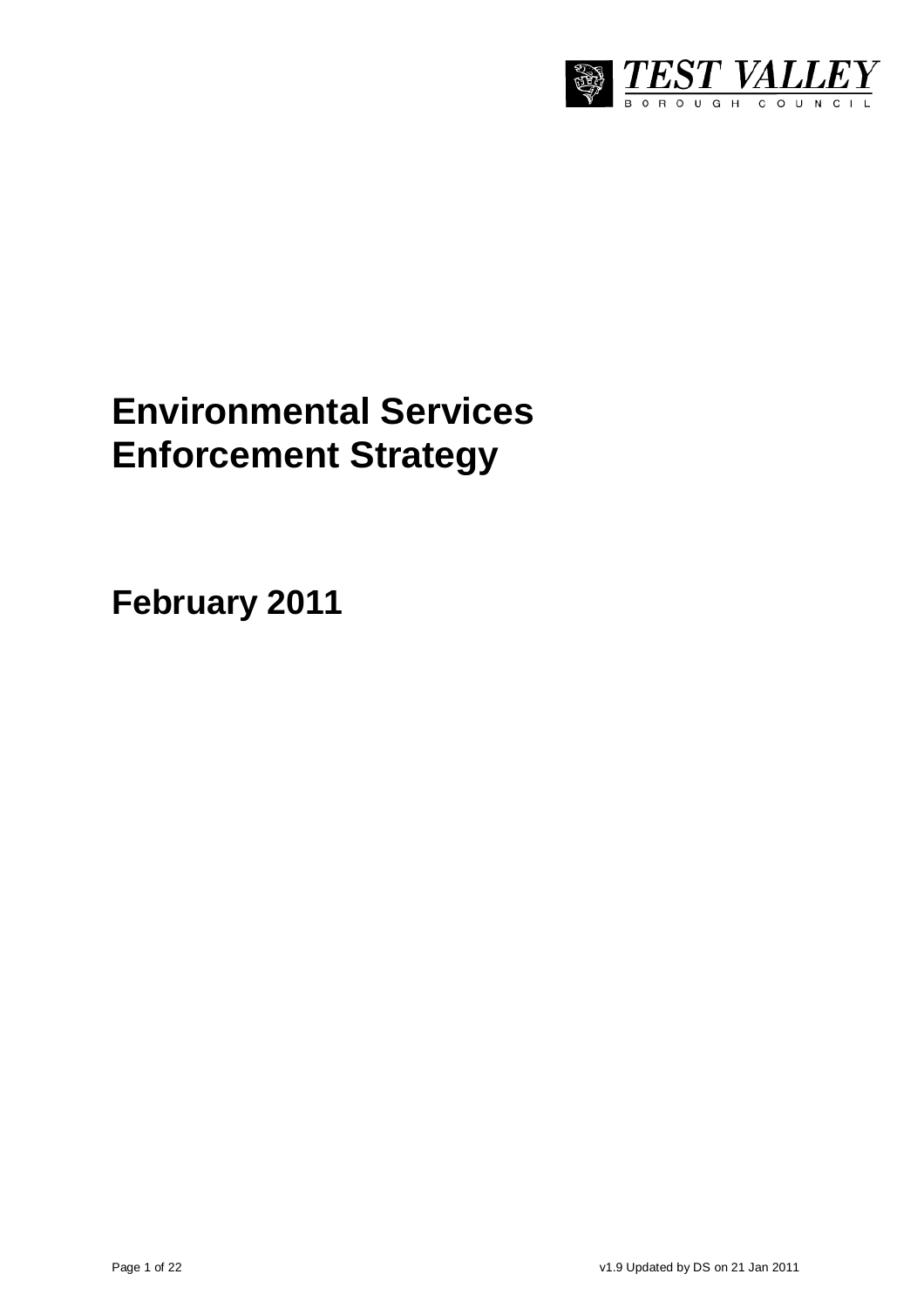# **ENVIRONMENTAL SERVICES ENFORCEMENT STRATEGY CONTENTS**

| 1.0    |                                        |  |  |  |
|--------|----------------------------------------|--|--|--|
| 2.0    |                                        |  |  |  |
| 3.0    |                                        |  |  |  |
| 4.0    |                                        |  |  |  |
| 4.1.0  | $\bullet$                              |  |  |  |
| 4.2.0  |                                        |  |  |  |
| 4.3.0  |                                        |  |  |  |
| 4.4.0  |                                        |  |  |  |
| 4.5.0  | $\bullet$                              |  |  |  |
| 4.6.0  |                                        |  |  |  |
| 4.7.0  |                                        |  |  |  |
| 4.8.0  | $\bullet$                              |  |  |  |
| 4.9.0  | Dog Fouling and Dog Control            |  |  |  |
| 4.10.0 |                                        |  |  |  |
| 4.11.0 |                                        |  |  |  |
| 5.0    |                                        |  |  |  |
| 5.1.0  |                                        |  |  |  |
| 5.2.0  | $\bullet$                              |  |  |  |
| 5.3.0  |                                        |  |  |  |
| 5.4.0  |                                        |  |  |  |
| 5.5.0  |                                        |  |  |  |
| 5.6.0  |                                        |  |  |  |
| 5.7.0  |                                        |  |  |  |
| 5.8.0  |                                        |  |  |  |
| 5.9.0  | $\bullet$                              |  |  |  |
| 5.10.0 |                                        |  |  |  |
| 6.0    |                                        |  |  |  |
| 7.0    |                                        |  |  |  |
| 8.0    |                                        |  |  |  |
| 8.1.0  |                                        |  |  |  |
| 9.0    |                                        |  |  |  |
|        | Table 1 - Fixed Penalty Notice Summary |  |  |  |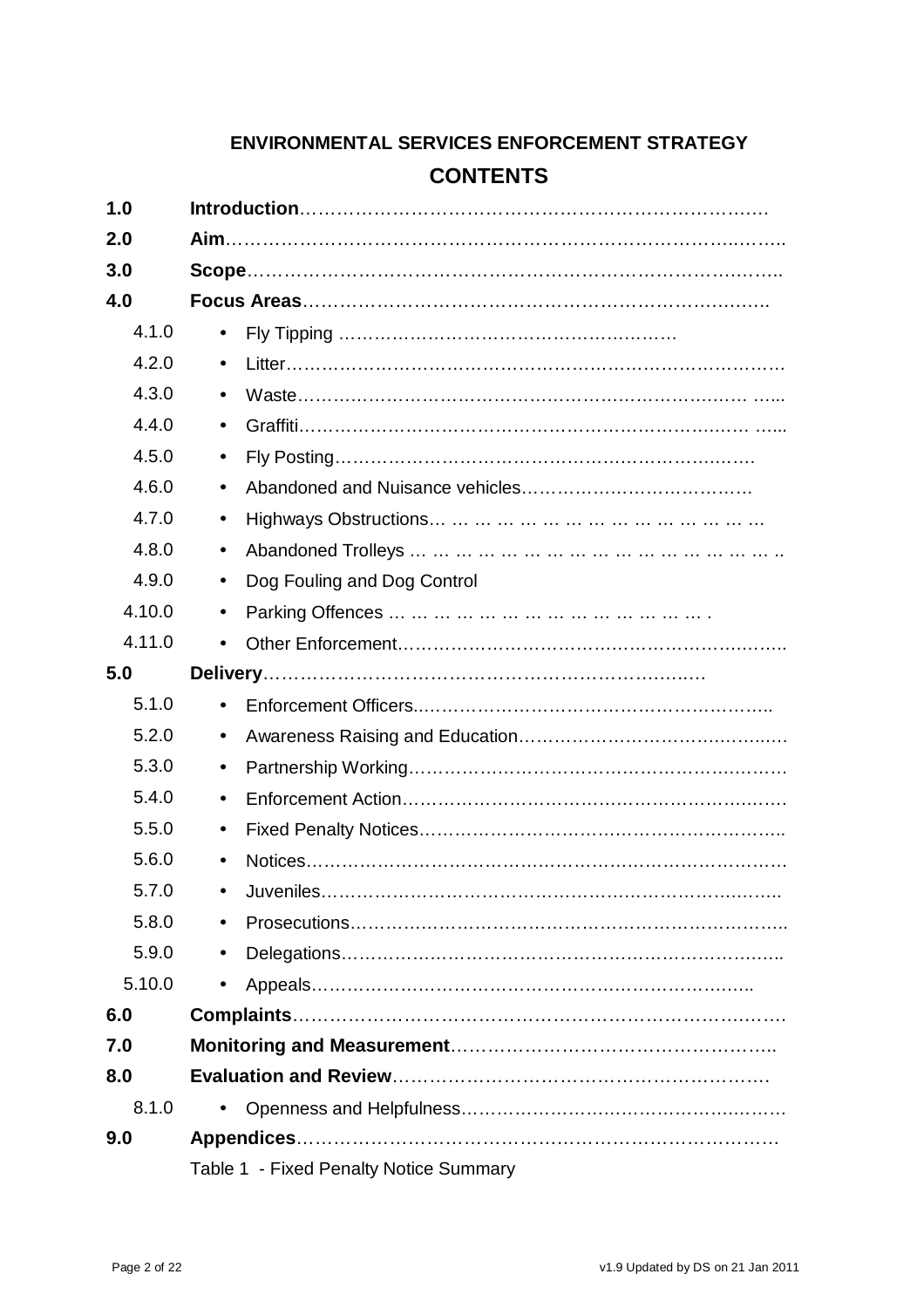## **1.0 Introduction**

- 1.1 Test Valley Borough Council (TVBC) is committed to protecting and enhancing the environment for the benefit of everyone in the borough. This commitment recognises our responsibility to keep the streets and local environment clear of litter, obstructions and deal with other local environmental quality issues.
- 1.2 The presence of dumped waste, litter, dog fouling, graffiti and other environmental crime contribute to people's fear of crime and their perception of the possibility of being subject to crime.
- 1.3 Environmental Service has a responsibility to provide high quality street cleansing and waste collection services throughout the borough. The Service also provides an extensive recycling service, grounds maintenance, council fleet management, playground inspections and burials service among others.
- 1.4 The TVBC Corporate Plan 2007-2011 recognises the link between quality of life and the quality of the external environment and it includes our commitments to minimising harmful impacts on the environment and to creating a cleaner and safer place to live and work.
- 1.5 Whilst TVBC has responsibilities to maintain a clean environment for all, this strategy recognises the community's responsibility in this area. Enforcement plays a vital role in maintaining a clean and safe environment by providing information and advice to individuals regarding the law, regulations and duties. In the last resort, it is enforcement action that ensures that those individuals and/or businesses that spoil the environment are made accountable for their actions through legislative processes.
- 1.6 Along with all other local authorities in England, TVBC now has extended powers to enable enforcement of legislation intended to protect both the individual and the community as a whole.
- 1.7 Environmental Service is responsible for dealing with enviro-crime and related affects of anti social behaviour. If left unchecked these matters can have a negative impact on local environmental quality and can ultimately lead to a downward spiral of decline in the borough.
- 1.8 Environmental Service Officers in TVBC are therefore responsible for exercising some of the powers under the following legislation with regard to the general street environment:
	- Environmental Protection Act 1990 (as amended)
	- Clean Neighbourhoods and Environment Act 2005
	- Highways Act 1980
	- Refuse Disposal (Amenity) Act 1978
	- Town and Country Act Planning 1990
	- Anti Social Behaviour Act 2003
	- Regulation of Investigatory powers Act 2000
	- Licensing Act 2003
	- Criminal Justice and Public Order Act 1994

and any other miscellaneous legislation relating to the powers and duties of the council as a Litter Authority and Local Authority in relation to activities on and protection of the public highway.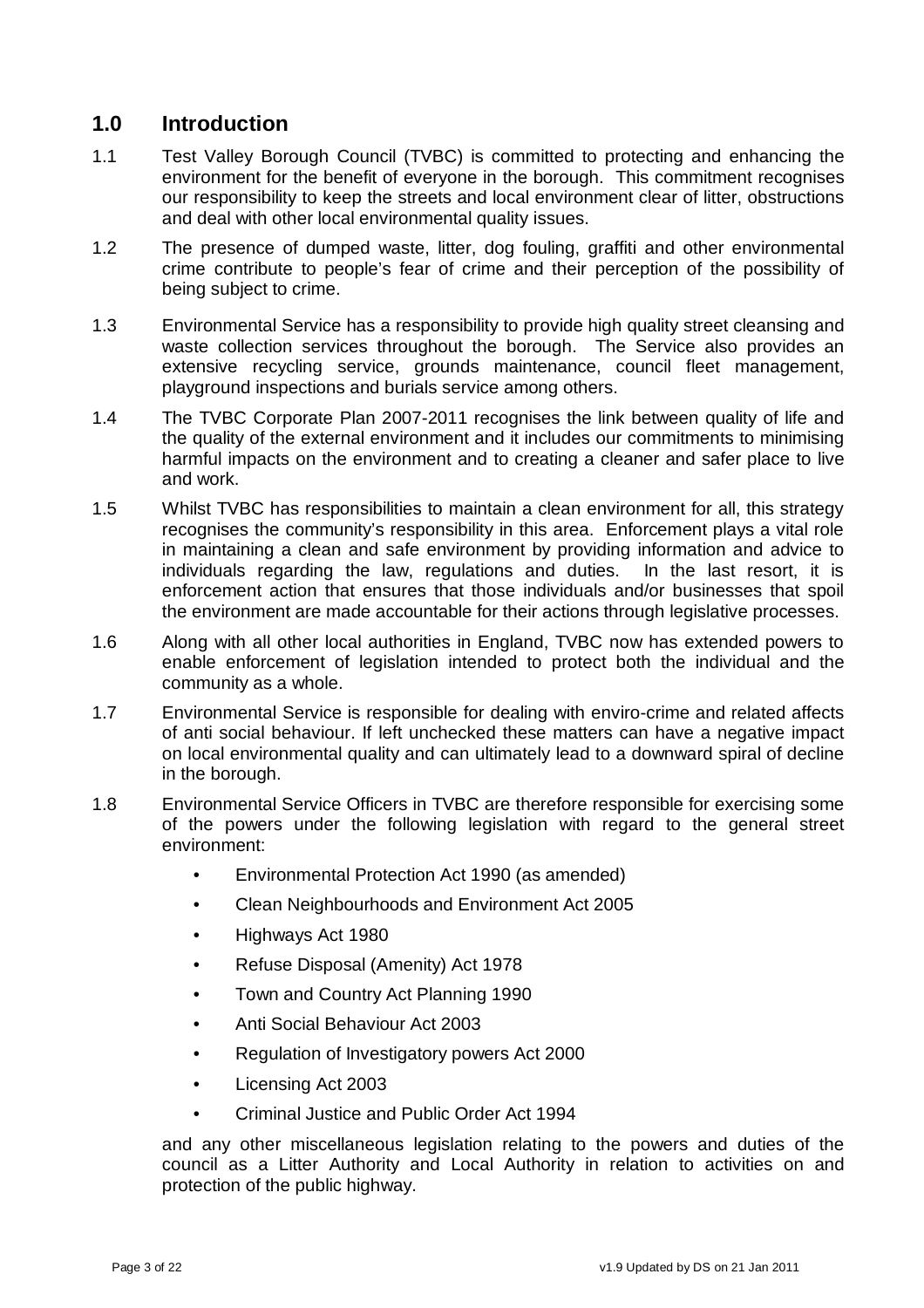- 1.9 The most recent legislation, the Anti-Social Behaviour Act 2003 and the Clean Neighbourhoods and Environment Act 2005 (CNEA 2005) saw the introduction of new powers for local authorities to specifically help to tackle local environmental quality issues. The Act introduced effective powers and tools to deal with poor environmental quality and anti-social behaviour, such as litter, graffiti, waste and dog control and enhanced previous powers to allow enforcement work to extend beyond public land onto adjacent, private land when necessary.
- 1.10 A useful tool is the fixed penalty notice (FPN), which is a financial penalty that officers can issue directly to offenders once their offence has been established. Payment of the FPN discharges the offender from any consequent legal action regarding the offence. However if the FPN is not paid then the offender may face legal proceedings for the original offence.
- 1.11 While the council has previously adopted many of the new powers in the CNEA 2005 this strategy sets out how we will use these and other existing powers in our enforcement work to ensure an effective, consistent and clearer approach to environmental enforcement.

#### **2.0 Aim**

2.1 Each year, TVBC sets out its strategic aims and objectives in its Corporate Plan. Each department and service area then uses these strategic aims and objectives to produce their detailed Service Plans to ensure that those goals are met Environmental Service has set part of its Plan to:

"…deliver a range of high quality, good value, environment enhancing and protecting services that meet the needs of our customers and are among the best in the country."

For Environmental Service this means ensuring a cleaner, safer and greener environment for residents, businesses and visitors to the Borough.

- 2.2 To meet this aim we will use this strategy to achieve the following objectives:
	- Raise awareness of effective waste management, litter control, dog control, reduction of highway obstructions and other local environmental quality issues to everyone across the borough.
	- Educate residents, businesses and visitors about their relevant duties and responsibilities in terms of effective waste management, litter control, dog control, highway obstructions and other local environmental quality issues and what constitutes an offence.
	- Undertake any enforcement action as necessary in a reasonable, equitable and proportionate manner.
- 2.3 Along with the majority of other local authorities, TVBC has adopted the Enforcement Concordat, which is a set of enforcement principles produced by Central Government. The Concordat states that good enforcement practice should have clear standards, be carried out in an open, helpful manner, have a proportionate and consistent approach and deal effectively with complaints about service. This approach ensures that:
	- We are fair and equitable in the way we carry out enforcement;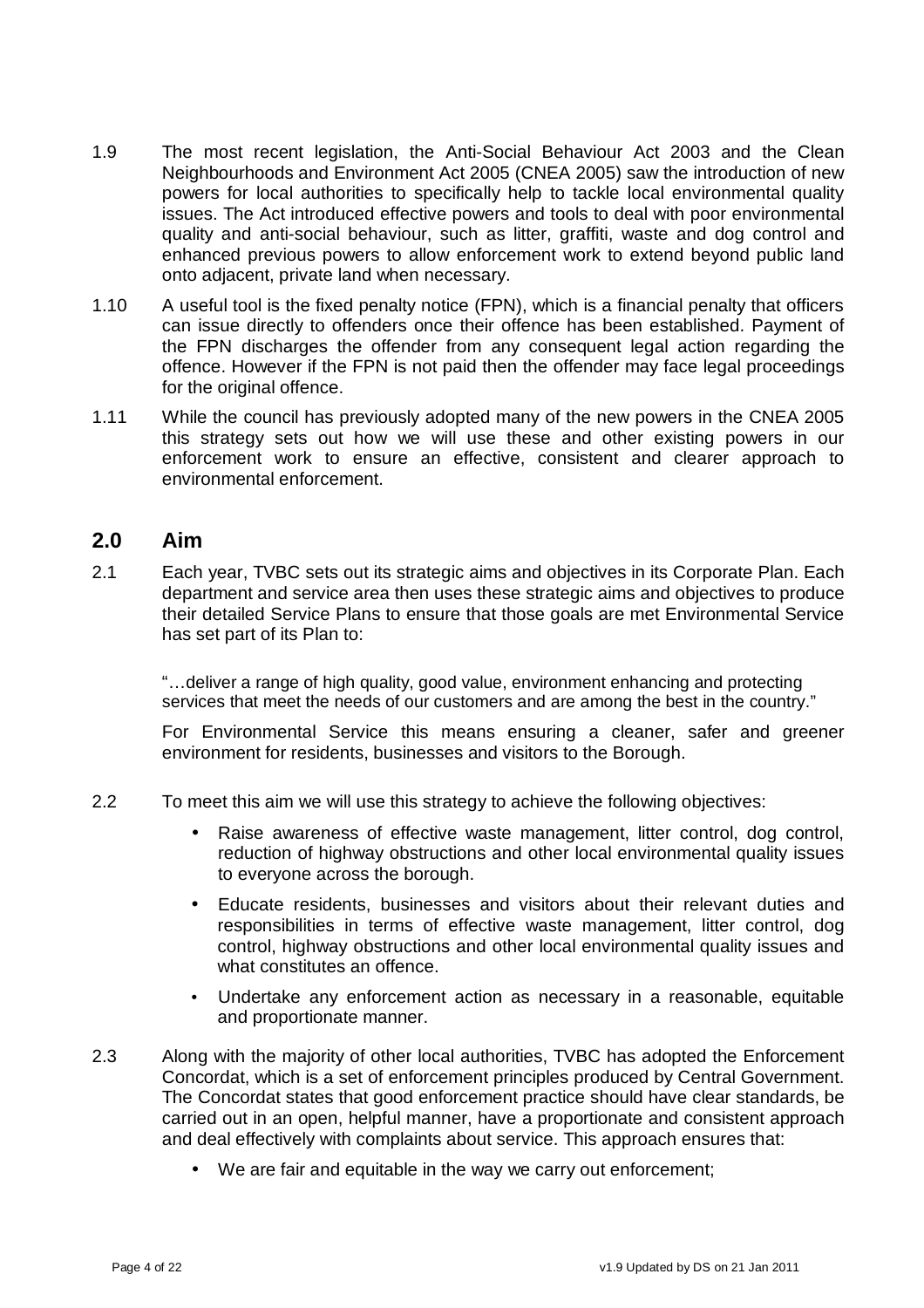- We assist businesses and others in meeting their legal obligations:
- We focus on prevention rather than cure;
- We take firm action against those that flout the law;
- Our actions are comparable and similar to other local authorities.

#### **3.0 Scope**

- 3.1 The scope of this strategy covers waste and local environmental quality issues experienced across the borough on both public and private land. These issues affect the environmental, social and economic wellbeing of the borough and add to people's fear of crime; hence they have a major impact on the quality of life of those who live in, work in and visit Test Valley.
- 3.2 All of the issues highlighted in this strategy are of great importance to maintaining a clean and safe Test Valley. We seek however, to prioritise work on certain issues in order to approach enforcement work in a structured way, targeting the most prevalent issues affecting Test Valley's environment.
- 3.3 This policy's priorities are driven by both quantitative (Local Environmental Quality Survey) and qualitative (community consultation and officer reports) information.

The current priority areas for the strategy driven by the elements described above are:

- Fly tipping and illegal dumping of waste on public and private land, and;
- the related transport and transfer of waste without the appropriate licence;
- Litter in high street areas, other highways and private land;
- Littering from vehicles;
- Domestic waste bags dumped on streets out of collection times;
- Abandoned trolleys
- Commercial waste bags left on streets or in the council's litter bins without proper arrangements or out of collection times;
- Irresponsible dog ownership;
- Hedges and trees overhanging the highway or footway and causing an obstruction
- Development site waste management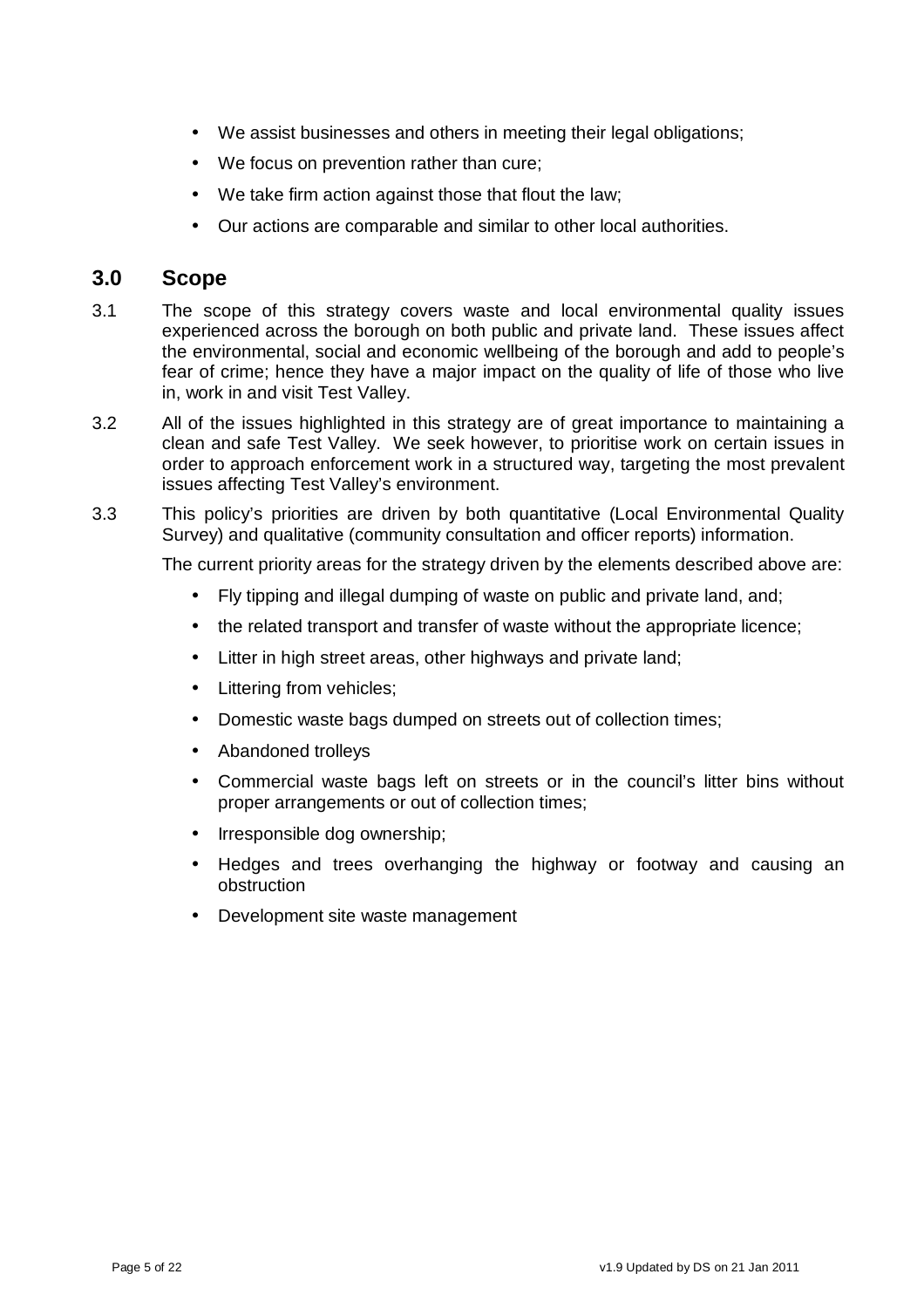- 3.4 Here are some examples where people can break the law. Our staff can take enforcement action against the people we identify doing these things:
	- Dropping litter or allowing litter to accumulate on land;
	- Dumping waste on any land open to the air;
	- Not making proper arrangements for the disposal of commercial waste;
	- Letting a dog foul the pavement or park, and not clearing it up;
	- Failing to comply with street litter control notices;
	- Not using appropriate containers for waste.
	- Transporting waste without an appropriate licence
	- Fly posting advertisements and other publicity in public places
	- Defacing surfaces with graffiti
	- Abandoning a vehicle on the highway or other public land
	- Keeping an untaxed vehicle on the highway
- 3.5 It is the responsibility of every business and individual to comply with the law and it is recognised that most want to do so. Environmental Service is responsible for providing help and assistance for this purpose and for taking action against those who do not meet their responsibilities. The purpose of this strategy is to explain how Environmental Service will fulfil this role.
- 3.6 We reserve the right to take enforcement action without education and advice on any occasion where offences such as those listed in section 3.4 are committed. All relevant factors will be taken into consideration. These factors are clarified in 5.4.0 of this strategy.
- 3.7 The scope of this strategy does not include matters pertaining to Environmental Health, Planning and Building Control regulation; however it does outline in places how we may compliment and support these aspects of regulation undertaken in other services.

#### **4.0 Focus Areas**

#### **4.1.0 FLYTIPPING**

- 4.1.1 The mismanagement of waste and fly tipping (dumping) degrades the amenity of an area and often attracts further environmental crimes. In line with this strategy we will educate and advise the community on how to properly manage their waste.
- 4.1.2 Waste dumped on Council land must be cleared and disposed of appropriately, at significant cost to the council; we have stringent targets for the removal of fly tipped waste so that existing dumps do not attract further activity.
- 4.1.3 Fly tips represents a health and safety risk to the general public and our staff and may pollute the environment. In cases where hazardous waste is fly tipped these risks increase significantly
- 4.1.4 Waste dumped on private land presents particular problems for the state of the local environment. Uncontrolled waste disposal like this can also present great health and safety risks and attract other anti-social behaviour. We will use the relevant legislation to ensure that those dumping waste on private land are prosecuted and any clear up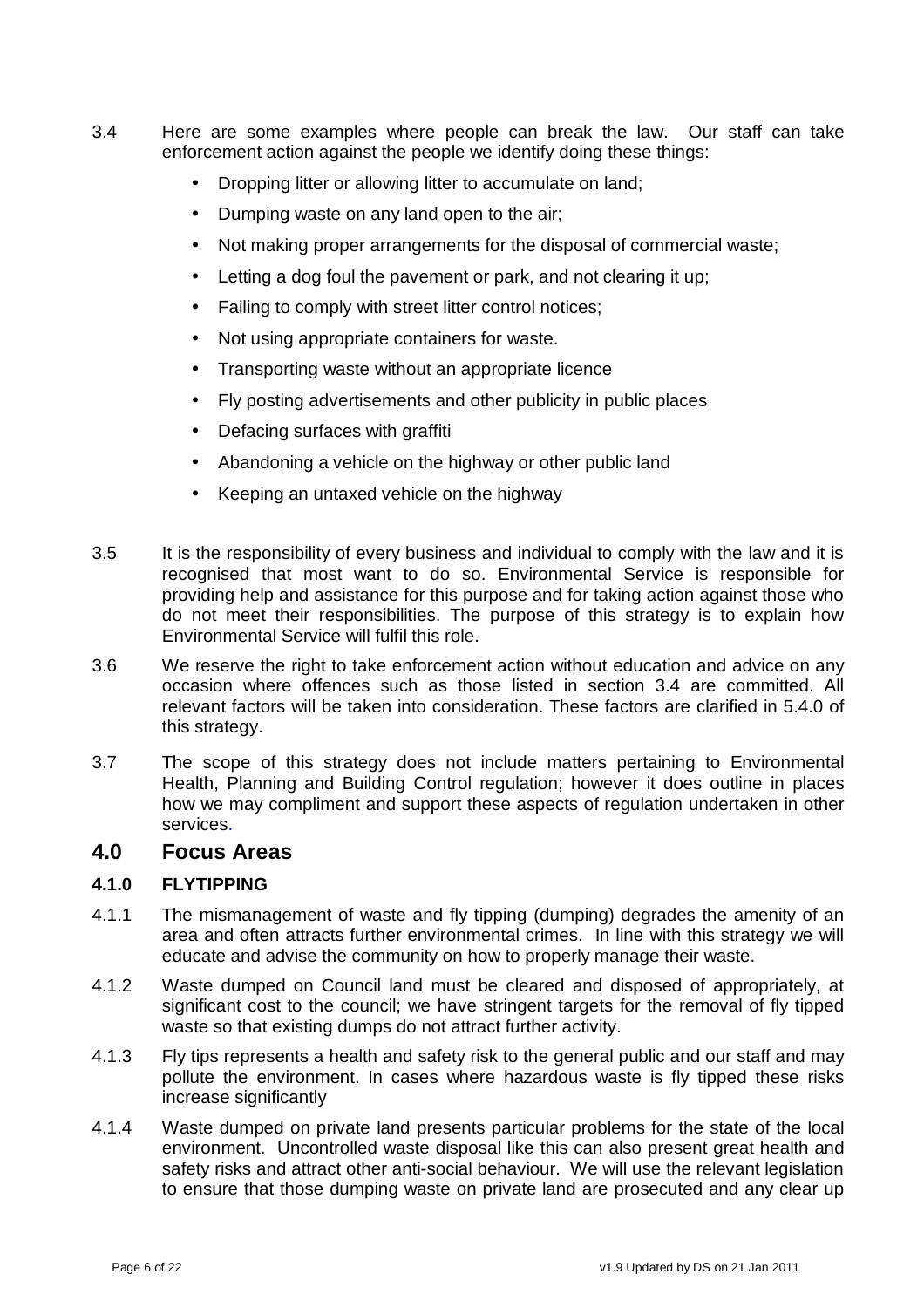costs recovered from the offender. In some instances this may also apply to the owner of the land who may be liable for prosecution if they have allowed their land to be used for dumping.

- 4.1.5 Environmental Service investigates all incidents of dumping, and will pursue any case where there are reliable witnesses to the incident or evidence identifying the source of the waste or its carrier. The legislation does not allow the use of Fixed Penalty Notices for this offence; where evidence is available to support a prosecution TVBC will take a zero tolerance approach to this offence by seeking an outcome through the courts.
- 4.1.6 In the event that a flytipping investigation leads to evidence of a resident or business using an unregistered waste carrier and hence contravening their Duty of Care obligations, Environmental Services may consider issuing a Fixed Penalty Notice or seeking an outcome through the courts.
- 4.1.7 Environmental Services has a CCTV system that can be located at known fly tipping hot spots to record illegal dumping activity. We will deploy this system based on operational intelligence and publicise its use and any successes so that it may also act as a deterrent to potential offenders.
- 4.1.8 Environmental Services may share intelligence on known vehicles used by professional fly tippers via various networks such as Safety Net and Flycapture. Where appropriate, authorised officers will work with relevant partners from neighbouring local authorities, the Police and the Environment Agency to share information that may lead to successful prosecution of offenders working across authority boundaries.
- 4.1.9 Much of the flytipping in the borough is organised criminal activity; however residents and businesses sometimes dump wastes on land near to their properties expecting the council to remove it free of charge. Where such activity is identified Environmental Services will educate any individuals concerned regarding their obligations to manage their waste effectively. Where offenders persist we will consider taking enforcement action.
- 4.1.10 The depositing of such wastes may also be enforced under the Refuse Disposal (Amenity) Act 1978, where the penalties for any offender found guilty in court for fly tipping waste are less than in the EPA1990. Environmental Services may consider the use of this legislation where it is deemed proportional to the offenders' actions
- 4.1.11 In some cases such wastes may be small enough in volume to fall into the definitions for litter and we will consider the issuing of a Fixed Penalty Notice for littering (ref 4.2.5) where an authorised officer has reason to believe an individual is responsible for the offence.

#### **4.2.0 LITTER**

- 4.2.1 It is illegal to drop litter. The Environmental Protection Act 1990 Section 87 states that an offence is committed if anything is dropped, thrown, left or deposited in any place open to the air. Litter found to have come from commercial or a household premise which has been left in a place open to the air without authority and not in accordance with proper waste collection arrangements may also be subject to an offence.
- 4.2.2 The Clean Neighbourhood and Environment Act 2005 (CNEA 2005) refines this offence to make the leaving of litter an offence wherever it is done, including passers by throwing their litter into a private front garden, open private land, station forecourts or into water, or thrown onto the road or pavement from a vehicle. Litter is comprised mainly of synthetic materials often associated with smoking, eating and drinking. The CNEA 2005 confirmed that cigarette butts and chewing gum are classified as litter.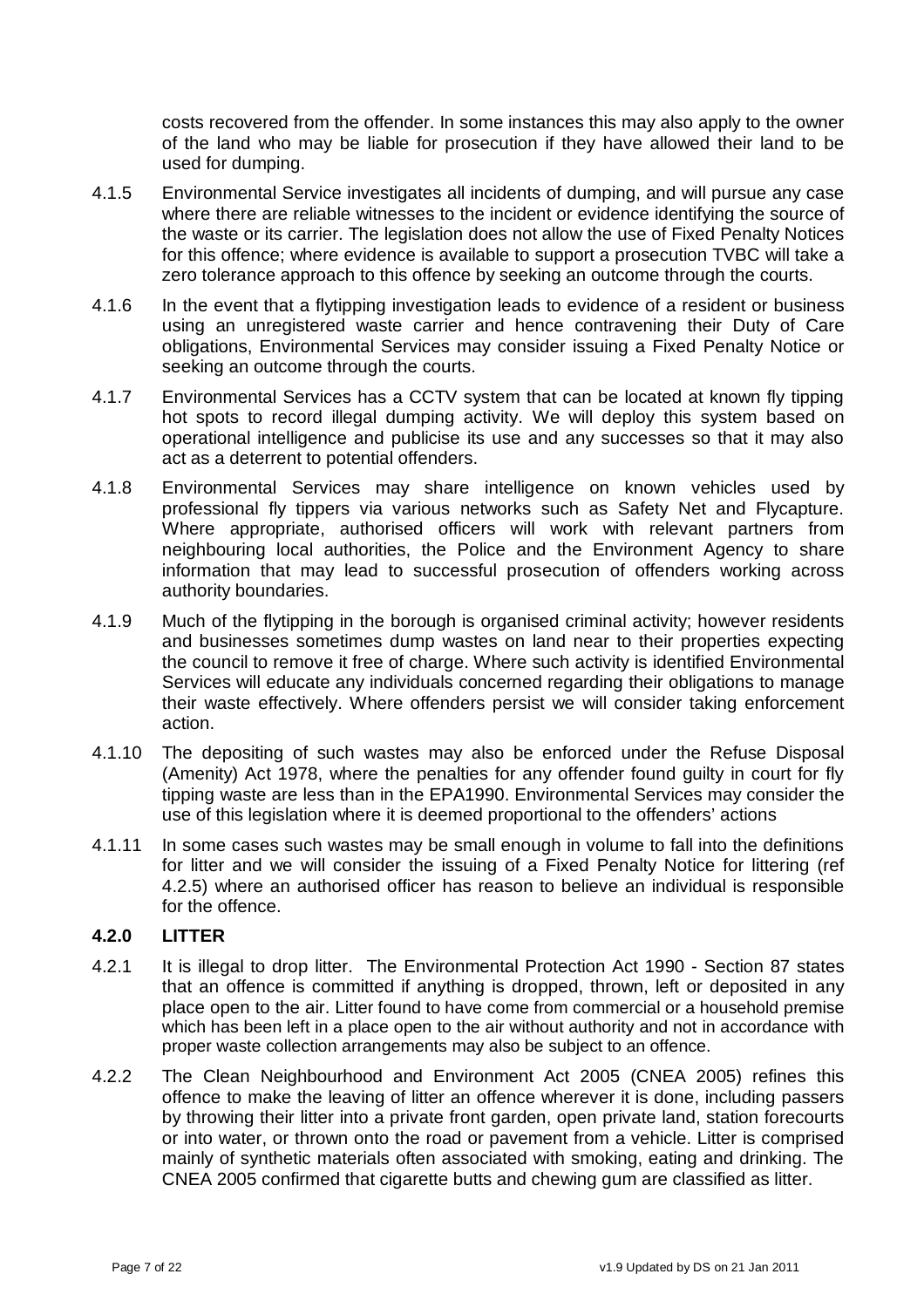- 4.2.3 TVBC provides litter bins in busy street areas and other busy locations across the borough where it is thought that the provision of a litter bin will make it easier for the public to dispose of their waste correctly. The Council is under no obligation to provide litter bins, and every one costs the council a minimum of £350 to purchase and position, and up to £550 a year to empty. Further, research evidence from pilot studies in other authorities shows that the provision of a litter bin may not alleviate littering, and in some cases may increase litter in an area. With these costs and research in mind, Environmental Services will carefully consider every application for a new litter bin.
- 4.2.4 Environmental Services works with schools, residents groups and other forums to reduce the level of littering by undertaking general litter education and raising awareness to highlight the consequences of littering
- 4.2.5 TVBC has a 'zero tolerance' approach to littering, and where appropriate, authorised officers, including Environmental Service Officers, Environmental Health Officers Neighbourhood Wardens, Planning Enforcement Officers and Countryside Officers may use FPN powers in a focused manner to highlight that littering is not tolerated in Test Valley. We undertake periodic enforcement patrols of high profile public areas and anywhere a littering problem is identified. It is felt that this approach is successful in reducing litter as fewer offences are being witnessed now than in previous years.
- 4.2.6 Where an individual persists in littering, and offends again after previous Fixed Penalty Notices, we reserve the right to seek an outcome in the courts without offering the individual a further FPN.
- 4.2.7 Litter can also be caused by uncontrolled distribution of free literature, which can have a great impact on an area if the printed material such as leaflets, flyers and free newspapers are dropped or allowed to become a nuisance. The distribution method itself can also lead to possible highway obstructions. Powers in the CNEA 2005 enable us to introduce a consent system to permit businesses and individuals to distribute free literature in a controlled way only in designated areas within the borough. Environmental Services will consider introducing such a scheme if the distribution of free printed material becomes a priority concern.
- 4.2.8 Whilst traders cannot have control over their customers, the items they sell to them may often end up as litter. We aim to work in partnership with businesses to minimise the impact of litter from their premises. The CNEA 2005 introduces the Street Litter Control Notice, which allows us to serve a legal notice on an establishment that contributes on an ongoing basis to a litter problem in an area. FPN powers may be used if the conditions of the notice are breached. Environmental Services will take such action where a persistent problem is identified.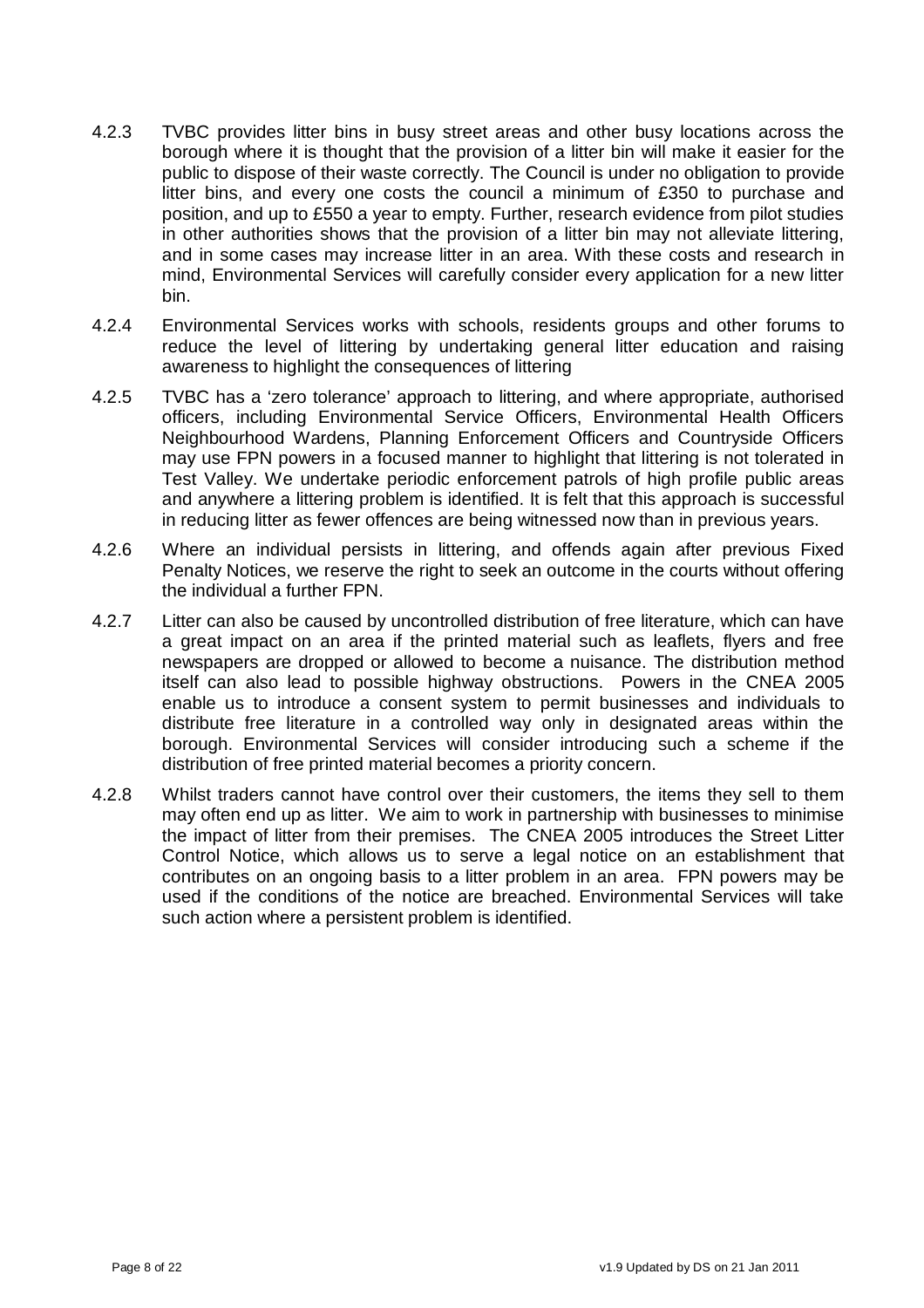4.2.9 The CNEA 2005 Section 20 also introduces Litter Clearing Notices These allow local authorities to require occupiers/owners of land, including private land that has been degraded by litter to clear it up and keep it clear. Environmental will us these power to allow us to deal with neglected pieces of land that affect the quality of the environment.

#### **4.3.0 WASTE**

- 4.3.1 TVBC, as a Waste Collection Authority, has a duty under EPA 1990 Section 45 to provide a household waste collection service. TVBC requires that non-recyclable household waste is placed in wheeled containers and left for collection at the boundary of the house holder's property on their day of fortnightly collection or in communal containers on some housing estates. Recycled materials should be placed in wheeled containers provided which are collected on the same day as household waste, but on alternate weeks.
- 4.3.2 Sections 46 and 47 of the Environmental Protection Act 1990 (as amended) allow local authorities to specify what waste is placed in receptacles including recycling materials. Section 46 also allows us to prescribe the type of containers used, how many there are and when and where they are placed out for collection. Environmental Services will issue notices and may consider the use of FPNs where persistent breaches of our policies under this legislation are to the detriment of the local environment.
- 4.3.3 Businesses are under a duty to ensure that their waste is stored, presented and disposed of in accordance with the waste Duty of Care: This duty states that businesses must take all reasonable steps to keep waste secure prior to disposal. Businesses must be sure that their waste is transferred to a company licensed by the Environment Agency to collect it and transport, recycle or dispose of it safely.
- 4.3.4 This transfer of waste must be officially recorded on a Waste Transfer Note. Businesses will receive a Waste Transfer Note from their authorised waste company and this record must be kept and stored, by the business, for two years.
- 4.3.5 Environmental Services regularly publicises this responsibility through various business forums, directly with businesses and through media such as leaflets sent out with the annual business rates.
- 4.3.6 On occasion some businesses will seek to avoid the costs associated with legitimate waste disposal by abusing the council's household waste or street cleansing collection services, or by using unregistered waste carriers who may illegally flytip their waste.
- 4.3.7 Where it is suspected that a business is not disposing of its waste in an appropriate manner authorised council officers may request to inspect the business's Waste Transfer Notes. FPN powers will be used if a business fails to produce a legitimate Waste Transfer Note.
- 4.3.8 In any case of flytipping in which the investigation provides evidence that a business has failed in its Duty of Care by using an unregistered waste carrier, Environmental Services will consider issuing a Fixed Penalty Notice or seek an outcome through the courts.
- 4.3.9 Householders also have a Duty of Care to ensure that only a registered waste carrier removes household, garden or construction waste from their property and they should also be able to provide documentary evidence (waste transfer note) upon request by an authorised officer. In any case of flytipping in which the investigation provides evidence that a householder has failed in this Duty of Care, Environmental Services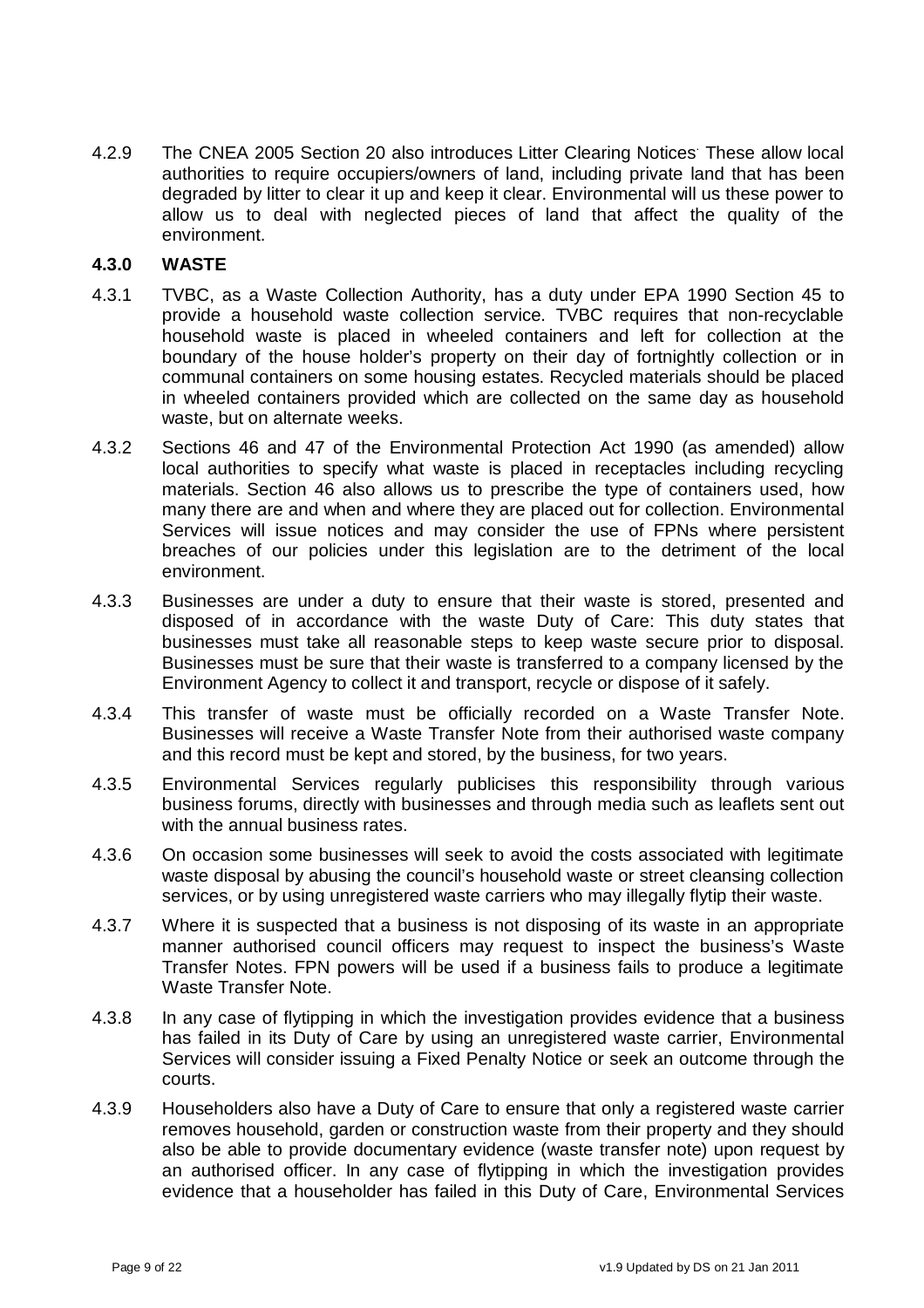may consider issuing a Fixed Penalty Notice or seek an outcome through the courts.

- 4.3.10 TVBC provides comprehensive waste collection services including recycling materials from residents, non-recyclable waste, bulky items and green waste. These services enable residents to dispose of their waste safely and legally. Further information is available through Customer Services on 01264 368000.
- 4.3.11 Anyone who transports waste as part of a business or otherwise for profit must register with the Environment Agency (EA) as a waste carrier, unless they are carrying their own waste and it is not construction or demolition waste. Charities or voluntary organisations who collect or transport waste on a professional basis must also register with the Environment Agency as a waste carrier.
- 4.3.12 Environmental Service will work in partnership with the EA, DVLA, VOSA and/or Police Service to arrange periodic vehicle stop and inspection operations in the Borough, and will request waste carrier licence information where appropriate. Failure to produce a waste carrier's licence can result in our issuing of an FPN, or prosecution and seizure of the unregistered organisation's vehicle.
- 4.3.13 Accumulations of wastes on a residential property may attract or provide harbourage for vermin and may constitute a nuisance or risk to human health. Where such an accumulation is identified Environmental Services will liaise with the Council's Environmental Health practitioners to use their regulatory powers to resolve the matter.

#### **4.4.0 GRAFFITI**

- 4.4.1 Graffiti is classed as criminal damage and defined as any informal or illegal marks, drawings or paintings that have been deliberately made by anyone on any physical element in the outdoor environment. Graffiti is illegal, anti social, degrades the local environment and is costly to remove.
- 4.4.2 Currently Environmental Service's Clean Team clean graffiti and fly posting from Test Valley's streets, public buildings and council owned street furniture on a regular basis. Street Scene will remove offensive graffiti within 24 hours of a report, and will pass information about such an incident to the Police.
- 4.4.3 We may clean graffiti from private property with the owner's consent; a reasonable charge may be made for this service to recover staff and material costs.
- 4.4.4 Environmental Services also report 'tag' graffiti information to the Police who record this evidence and use it in liaison with schools and community groups to identify their source.
- 4.4.5 A range of actions is available to the Council to deal with graffiti, from FPNs through to Criminal Prosecution and Anti-Social Behaviour Orders. When deciding which course of action to follow we will consider:
	- The degree and extent of graffiti that has taken place;
	- The overall impact on the local environment;
	- The previous history and record of any/all individuals involved in the graffiti.
- 4.4.6 We will work closely with our community to ensure that Test Valley is graffiti-free and work in partnership with those affected by graffiti vandalism to remove it. Following this approach, if graffiti is not removed we reserve the right to serve a Graffiti Removal Notice on a property owner telling them to have the graffiti removed and when this should be done. Failure to comply with such a Notice may lead to the issuing of a Fixed Penalty Notice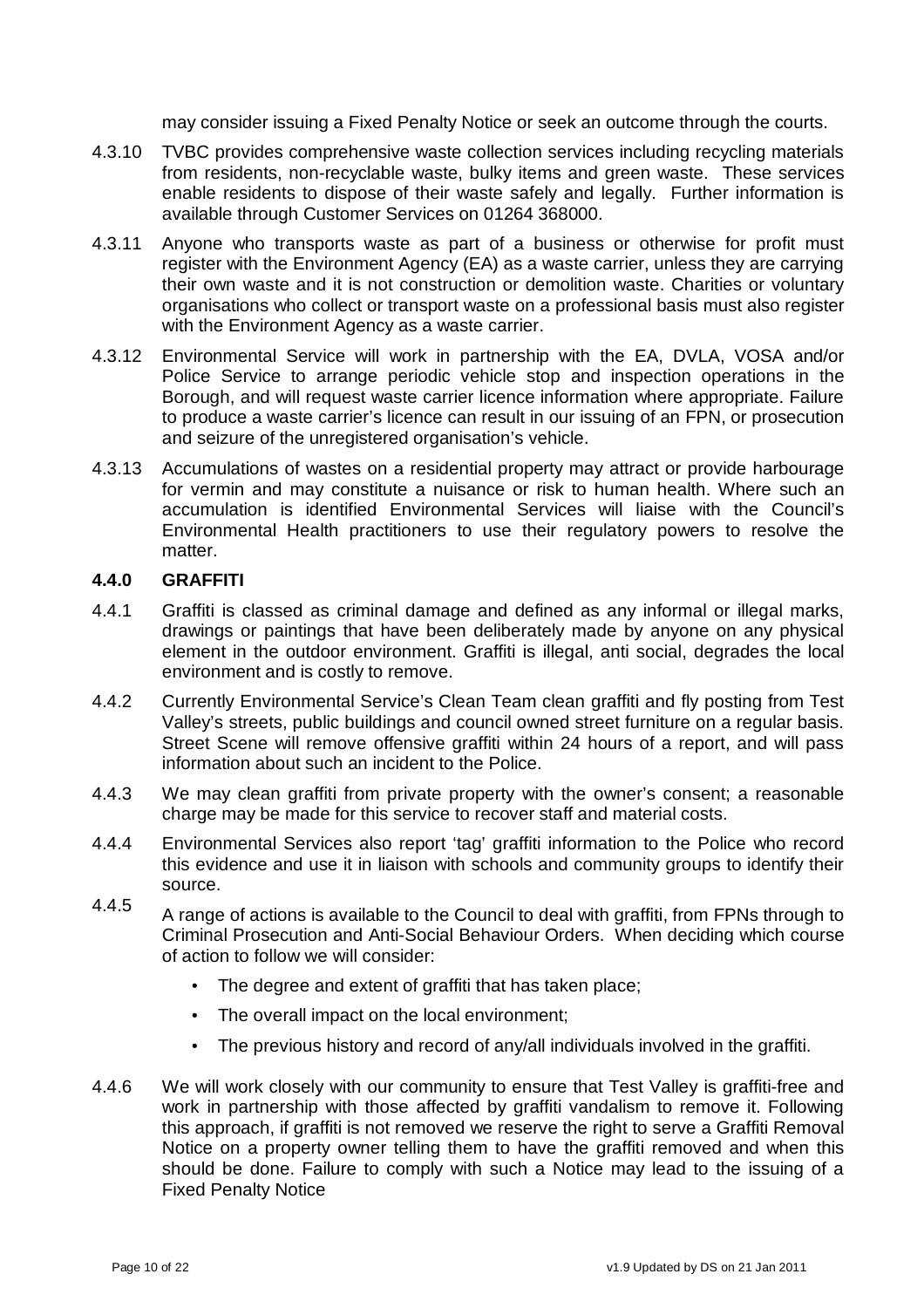#### **4.5.0 FLY POSTING**

- 4.5.1 Fly posting is an illegal form of advertising, which degrades the local environment and can contribute to the fear of crime in a community. Fly posting is defined as any printed material and associated material, which is left illegally fixed to any structure. It includes any size of material from small stickers up to large posters.
- 4.5.2 The powers detailed in 4.4.5 and 4.4.6, for dealing with graffiti offences are also available to deal with any persons or businesses found to be responsible for fly posting. Fly posting is not a significant problem in the borough, with typical activity being restricted to well managed, discreet signs advertising village fetes and local community events. On occasion, however, profitable organisations such as music venues or retailers do indiscriminately fly post an area, avoiding legitimate advertising costs.
- 4.5.3 Test Valley or the Highways Authority may give permission for advertisements and signs to be placed on their land. They can use a 48 hour Removal Notice under the Town & Country Planning Act 1990 to ask for illegitimate signs to be removed.
- 4.5.4 Environmental Service will consider any fly posting activity with sensitivity, tolerating small or discreet signs in the community interest that are removed in a timely manner. Where action is deemed appropriate an authorised officer will in the first instance liaise with other council services to confirm the status of the fly posting and may request those responsible to remove their fly posters immediately. FPN use or prosecution will be considered for persistent, offensive or widespread fly posting.

#### **4.6.0 NUISANCE AND ABANDONED VEHICLES**

- 4.6.1 Section 2 of the Refuse Disposal (Amenity) Act 1978 makes it a criminal offence to abandon a motor vehicle or anything that has formed part of a motor vehicle on any land in the open air or on any other land forming part of a highway.
- 4.6.2 Environmental Services investigates all reports of potentially abandoned vehicles within the borough to determine if they are indeed abandoned. There is no legal definition of an abandoned vehicle, however a number of characteristics are considered in making this assessment:
	- Untaxed, with no current vehicle keeper on the Driver and Vehicle Licensing Agency's (DVLA) database
	- Stationary for a significant amount of time.
	- Significantly damaged, run down or un-roadworthy.
	- Burnt out
	- Lack of one or more registration plates
	- Containing volumes of waste
- 4.6.3 Where a vehicle is thought to be abandoned a letter is sent to the Registered Keeper asking them to confirm the vehicle's status. Where no Registered Keeper is identified or the vehicle is confirmed as abandoned by the owner, a warning notice is placed on it explaining the council is aware of the vehicle and will be arranging its removal. When the officer is satisfied the vehicle will not be claimed Environmental Services then arranges for its removal by Hampshire County Council who aim to act on any such instruction within 24 hours.
- 4.6.4 Prior to arranging the removal of an abandoned vehicle the authorised officer will also give notice to the Police, providing all relevant information about the vehicle, so that they may check that the vehicle is not wanted in connection with any crime.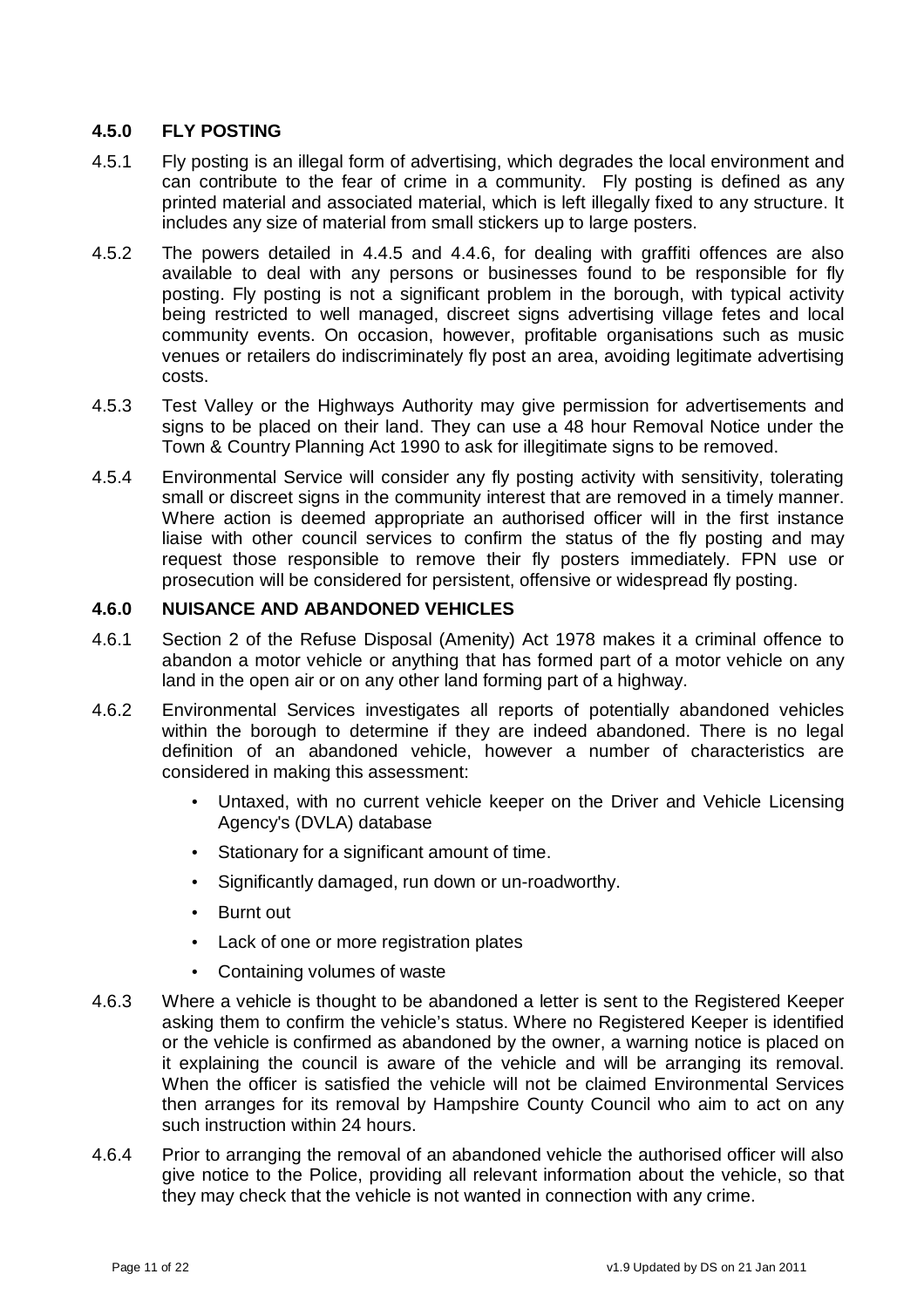- 4.6.5 The CNEA 2005 allows the council to remove abandoned vehicles without notice, and if an abandoned vehicle represents a significant risk to human health or the environment Environmental Services reserves the right to arrange its immediate removal
- 4.6.6 The CNEA 2005 also allows issuing of an FPN for the offence of abandoning a vehicle. It is a defence for an owner to show that the vehicle was stolen and subsequently abandoned. Where on any occasion it appears to an Environmental Service authorised officer that a person has committed such an offence the officer may issue a Fixed Penalty Notice. Persistent offenders, or offenders whose actions have significantly endangered others, may be considered for prosecution without being offered an FPN.
- 4.6.7 Test Valley Borough council offers a free vehicle take back scheme where registered keepers can hand their vehicle to the council for free disposal if the appropriate paperwork is provided. We will continue to promote this scheme through our website and other media to try and minimise the number of vehicles abandoned in the borough.
- 4.6.8 It as an offence to keep an untaxed vehicle (including one subject to a Statutory Off Road Notification) on the public highway, and where such a vehicle is identified Environmental Services will report the vehicle to the DVLA using their CLE2/6LA form. A notice is also placed on any such vehicle advising owners that it has been identified as untaxed and that the DVLA have been informed.
- 4.6.9 Selling two or more vehicles on a road or roads, within 500 metres of each other, is an offence. This offence is intended to target those people who run a business selling motor vehicles and use the road as a showroom. This behaviour can cause significant nuisance to local residents and can take up valuable car parking space. Environmental services may issue and FPN for this offence, or give consideration to prosecution.
- 4.6.10 Repairing vehicles on a road is an offence. Offenders are primarily those businesses and individuals attempting to use the road as a workshop, and not private vehicle owners making occasional repairs to their vehicle. This practice causes the same problems as selling vehicles on the highway. As well as looking unsightly they present danger to passers by and the possibility of damage to the local environment, through for example oil or fuel spills. Environmental services may issue and FPN for this offence, or give consideration to prosecution.

#### **4.7.0 HIGHWAYS OBSTRUCTIONS**

- 4.7.1 It is illegal to wilfully obstruct the public highway. Items left in the road, on pavements or overhanging pavements are a potential health and safety risk for road users and pedestrians. Examples of these obstructions are listed below:
	- Foliage from gardens that overhang the public highway;
	- Putting an unlicensed or unlit skip in the road:
	- Leaving builders' materials in the road;
- 4.7.2 Footways should be kept clear of foliage at ground level and they should not get in the way of people using the footpath or obstruct street lighting or street furniture. The council is often called on by members of the public to cut back overhanging hedges and shrubs, and where these are our responsibility we do so.
- 4.7.3 Where privately owned hedges, shrubs or trees are encroaching on a footway Environmental Service will pass this to Hampshire County Council's Highways Service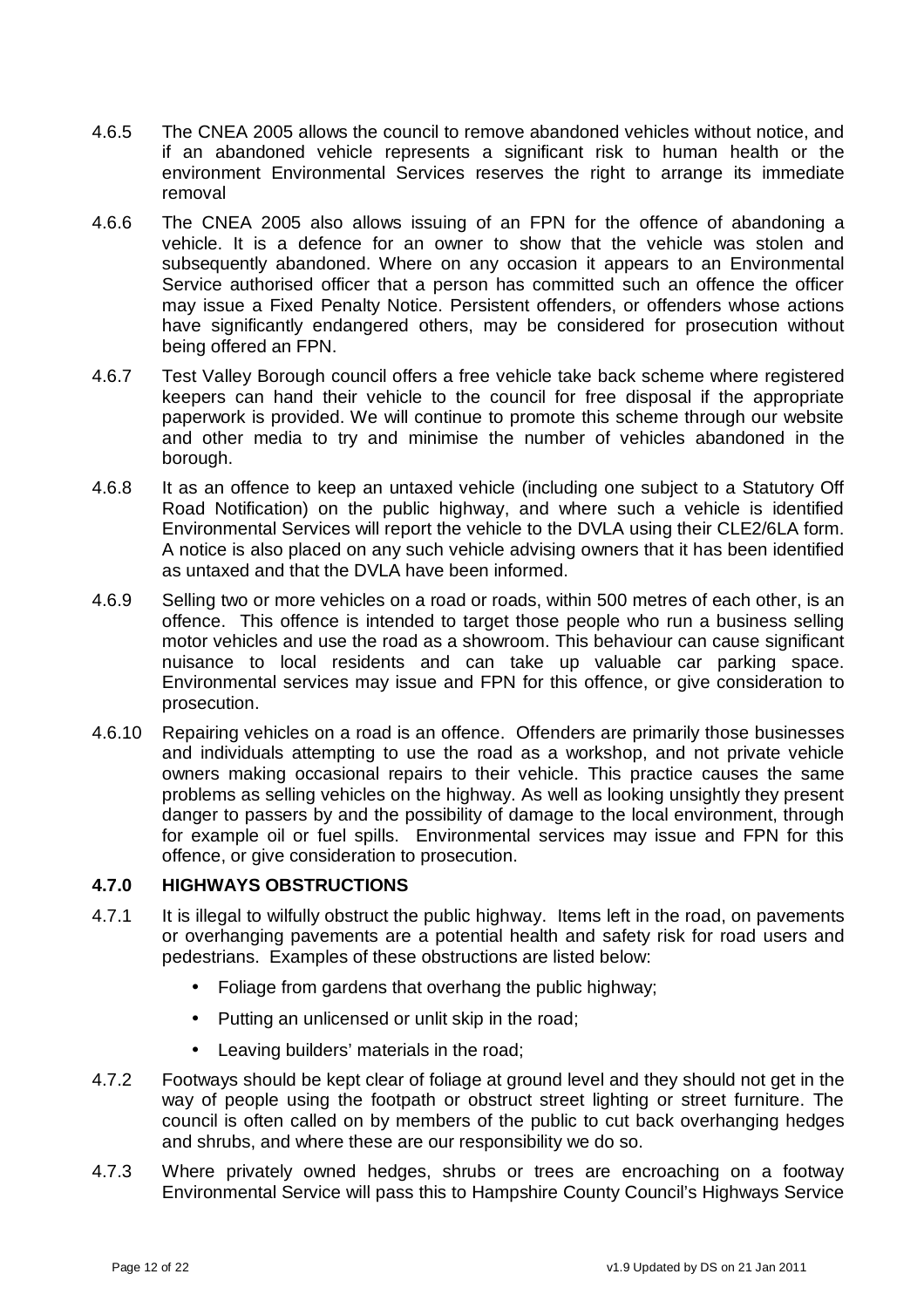for resolution.

- 4.7.4 Anyone wishing to place a skip, builders' materials or a hoarding on the public highway must first obtain a licence. Hampshire County Council issues licences for these purposes which are governed by a specific set of conditions depending upon the licence required.
- 4.7.5 Environmental Services will pass information regarding highway licensing contraventions and obstructions on to Hampshire County Council's Highways Service.
- 4.7.6 Where building material is left on the highway, Environmental Services may speak to the owner to ensure that the material is being properly managed, and is not waste, and will liaise with Hampshire County Council to ensure such materials are licenced. Where such material constitutes waste, in the opinion of an authorised officer, the matter will be dealt with as fly tipped waste in line with 4.1

#### **4.8.0 ABANDONED TROLLEYS**

- 4.8.1 In 1992 the council adopted powers under Section 99 and Schedule 4 of the EPA 1990 which allowed us to seize, remove, store and dispose of abandoned shopping and luggage trolleys found within the borough.
- 4.8.2 In 2005 the CNEA2005 amended Schedule 4 of the EPA, making provision for local authorities to reclaim reasonable costs from the owners of abandoned trolleys for seizing, removing, storing and disposing of any abandoned trolleys**.**
- 4.8.3 Prior to adopting this new provision, councils are encouraged to enter into consultation with the owners of trolleys, and in August 2010 Environmental Services held a public consultation and subsequently resolved to adopt the revised Schedule 4 of the EPA1990 from 01 June 2011.
- 4.8.4 Environmental Service will charge £75 for the seizure, removal and storage of a trolley, or £35 for the direct return of a trolley to any retailer that had entered into a local agreement to pay this discounted cost: This latter scheme reduces the burden on the council of storing and cataloguing individual trolleys.
- 4.8.5 On a fortnightly basis trolley owners will be informed of any trolleys in storage by the council. Trolleys that are unclaimed within six weeks of any notice will be disposed of appropriately.
- 4.8.6 Environmental Services will work together with retailers to encourage their own removal of abandoned trolleys and develop reporting mechanisms to ensure identified trolleys are dealt with in a reasonable time frame. Where a retailer has shown they can respond to abandoned trolleys within a reasonable short timescale we will call them directly in the event of one of our officers finding one of their trolleys abandoned.
- 4.8.7 A number of consultation responses, especially from retailers, suggested that the council introduce a dedicated hotline for residents to report abandoned trolleys, which we would pass on information to individual retailers for removal. Environmental Services supports the principal of a dedicated hotline and will liaise with retailers to influence them to create their own scheme.

#### **4.9.0 DOG CONTROL**

- 4.9.1 Dog related issues such as dog fouling and dogs that are intimidating to users of public places and are uncontrolled adversely affect the environment and the enjoyment of it.
- 4.9.2 The previous legislation relevant to dog control offences was the Dogs (Fouling) of Land Act 1996; this was repealed from 6 April 2005 when the Clean Neighbourhoods and Environment Act 2005 (CNEA 2005) became law.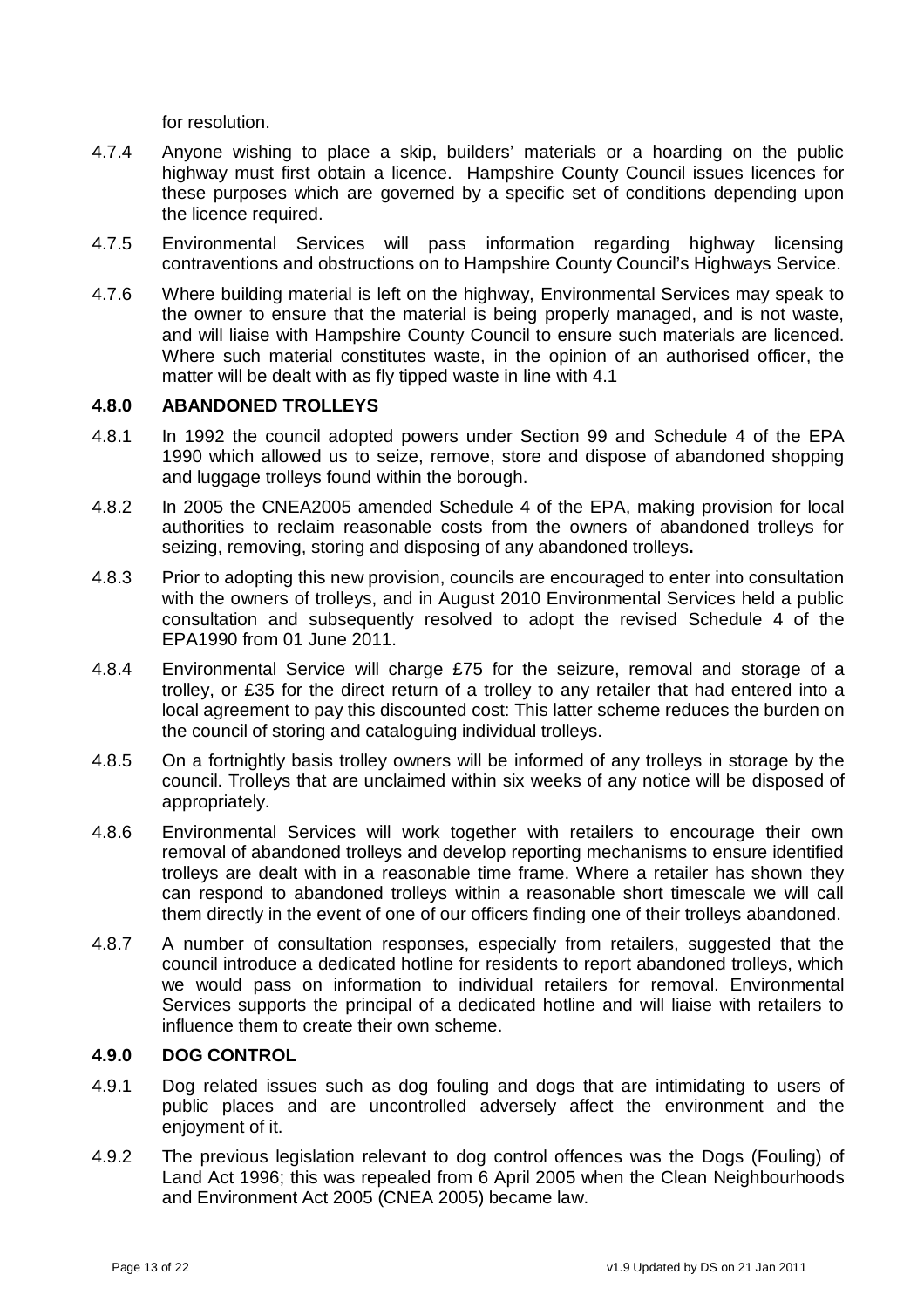- 4.9.3 The similarities between these two Acts are that areas of land where control is to be imposed has to be pre-designated and specified clearly so that responsible users of the land and potential offenders are aware of the 'controlled area'. The CNEA 2005 prescribes the designation of land process once this has been carried out, the land specified falls under a Dog Control Order (DCO).
- 4.9.4 In Autumn 2006 the Council designated the whole borough as a No Dog Fouling area
- 4.9.5 If further DCOs are introduced Environmental Services will consider training additional relevant staff, such as Team Leaders and Supervisors, in their enforcement through the use of FPNs; this would help the council to effectively police any new DCO.
- 4.9.6 Environmental Services authorised officers will issue an FPN for failure to clean up after a dog has fouled in contravention of TVBC's existing DCO. In reality such FPNs are rarely issued, as an authorised officer must normally witness the event and even irresponsible dog owners are likely to clean up after a dog if a uniformed officer is in sight:
- 4.9.7 Environmental Services is responsible for the installation and emptying of dog waste bins in the Borough. The Council is under no obligation to provide dog waste bins, and every one costs the council a minimum of £80 to purchase and position, and up to £247 a year to empty depending on frequency.
- 4.9.8 Our own experience also shows that installing a dog waste bin does not usually address the problem of irresponsible dog ownership: those that allow their dogs to foul typically continue to do so and responsible dog owners will remove the waste whether a bin is proximally available or not.
- 4.9.9 Dog fouling wastes may be collected for disposal commingled in small amounts with street cleansing waste. This means that dog fouling waste may be disposed of in litter bins. Environmental Service will consider promoting this fact to educate dog owners that they may dispose of their waste in other bins that may be sited nearby, and will usually decline installation of dog bins where suitable litter bin provision is already present.
- 4.9.10 With these costs, past experience and ability to dispose of fouling in litter bins in mind, Environmental Services will carefully consider every application for a new dog waste bin.

#### **4.10.0 DISABLED PARKING PLACE PARKING OFFENCES**

- 4.10.1 In Summer 2010 Environmental Service Officers began a partnership working project to support Planning Policy and Transport. Following comprehensive training authorised officers are now able to identify breaches in regulation relating to disabled parking bays and other parking offences. Where such offences are observed during other routine duties Environmental Services immediately pass these to the Parking Supervisor for action.
- 4.10.2 To date this project has been a success, and Environmental Services will continue to seek new ways to support internal services and other partner enforcement activity where appropriate.

#### **4.11.0 OTHER ENFORCEMENT**

4.11.1 Where Environmental Enforcement Officers are not directly responsible for carrying out enforcement, or it occurs on land that is enforced by other authorities, they will pass details to the relevant service area or authority for further action.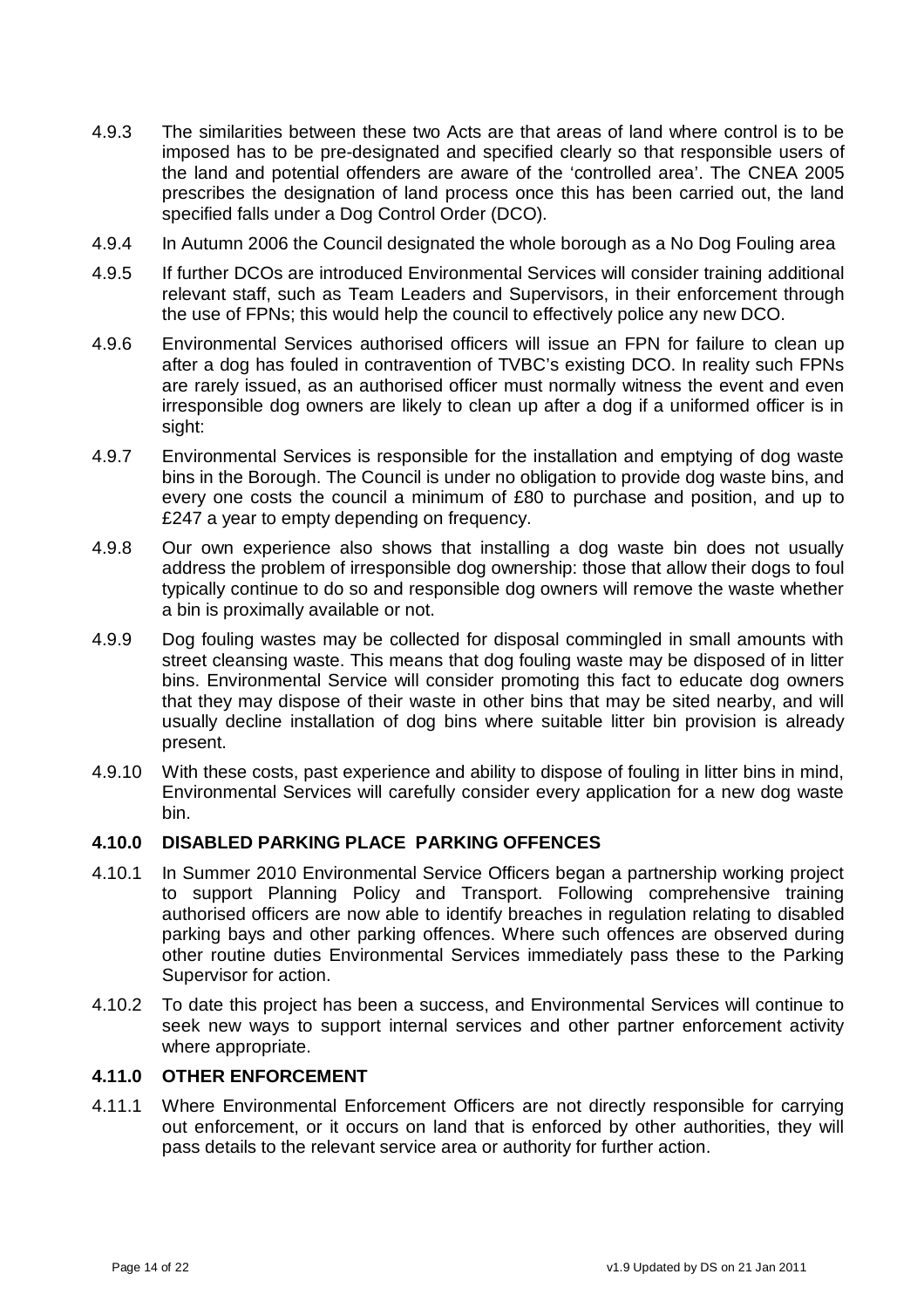# **5.0 DELIVERY**

#### **5.1 ENFORCEMENT OFFICERS**

- 5.1.0 Only competent officers who have appropriate qualifications or experience will be authorised to take enforcement action. Officers will also have sufficient training and understanding of our enforcement policy and their area of work to ensure a consistent approach to their duties. The Street Scene Manager continually monitors Environmental Service Officers through regular appraisals and reviews to ensure that our actions are always in accordance with our policies.
- 5.1.2 All officers carry identification picture cards at all times and an authorisation card to show what legislation they are able to enforce. This is endorsed by the Head of Environmental Service.
- 5.1.3 This strategy draws on a wide spectrum of personnel and resources to deliver its aim. The team of Environmental Service Officers will carry out the majority of enforcement action under the legislation listed in 4.0. Authorised officers from other departments from across the council and Police Community Safety Officers may also be authorised to take enforcement action.
- 5.1.4 Training and relevant updates in Environmental enforcement will be provided to ensure all authorised enforcement personnel have the skills and knowledge required to undertake their enforcement duties and to ensure all officers use a consistent approach.

#### **5.2.0 AWARENESS RAISING AND EDUCATION**

- 5.2.1 Awareness raising and education are fundamental to the operation of any enforcement work. It is important that the community are listened to and provided with clear information on their responsibilities to enable them to comply with the law. We aim to carry out this element of enforcement by providing consistent advice and guidance about relevant duties and responsibilities through face-to-face contacts, leaflets, the TVBC website, local press and radio, specific campaigning and work alongside our partners and stakeholders.
- 5.2.2 Over and above the targeted awareness raising and education work carried out by officers and partners, specific focused campaigns will be developed to highlight certain local environmental quality problems to a certain group or within a certain area. Through the strategy we will support national local environmental quality campaigns run by the Keep Britain Tidy organisation and other bodies such as the Chewing Gum Action Group.

#### **5.3.0 PARTNERSHIP WORKING**

5.3.1 The approach of this strategy relies on strong partnership working. Through partnership working the aim of the strategy can be met in a shared and efficient manner. In order to seek the most effective operation of this strategy we aim to work with, amongst others, the following: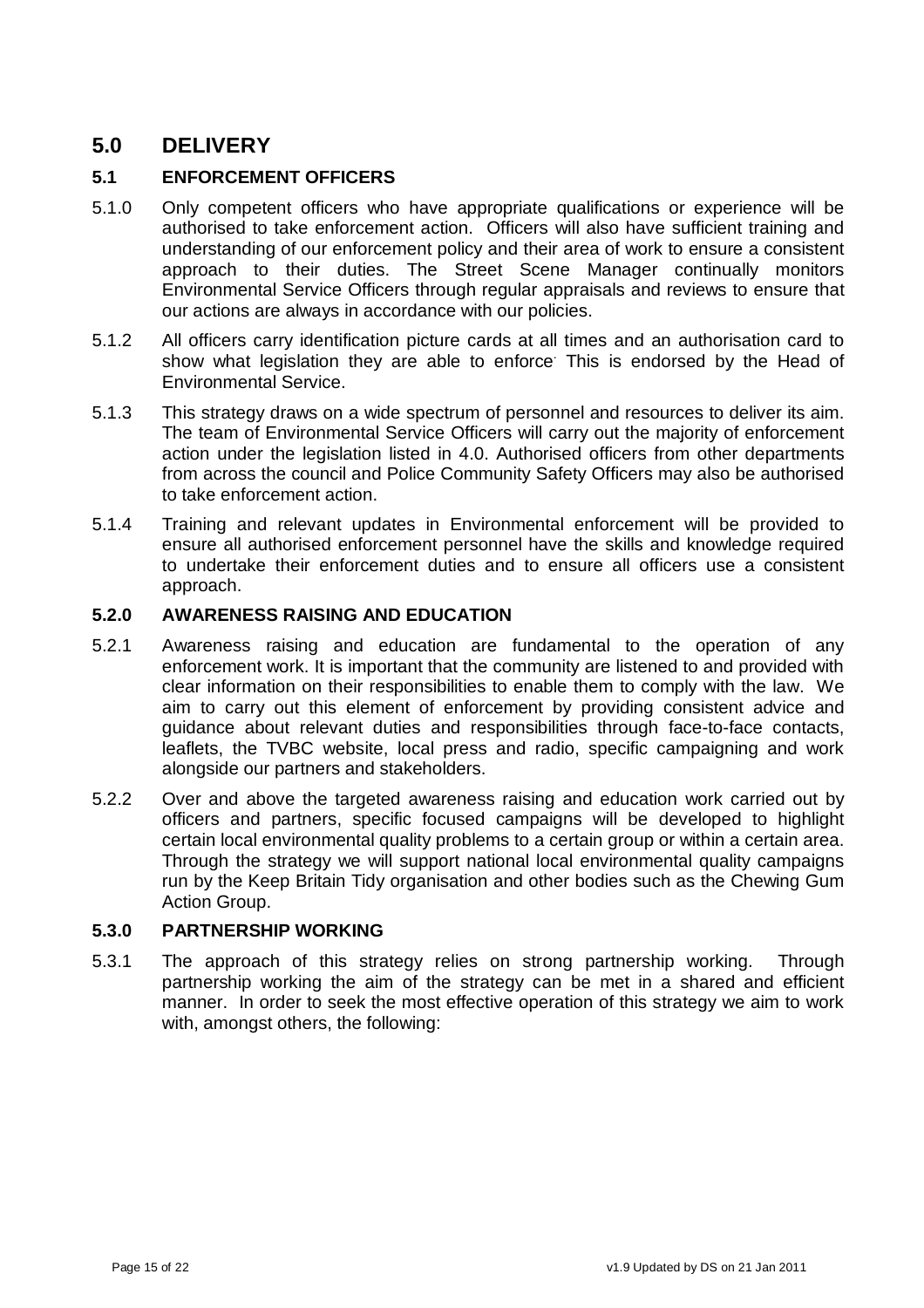- 
- Housing Health and Communities Testway Housing
- Hampshire County Council Hampshire Constabulary
- Hampshire Fire and Rescue Service Registered Social Landlords
- Parking Enforcement Town Councils
- 
- Keep Britain Tidy Group Hampshire PCSOs
- Environment Agency  **Parish Councils**
- 
- 
- Leisure and Wellbeing  **Legal & Democratic Service** 
	-
	-
	-
	-
- Neighbouring boroughs Safer Neighbourhood Teams
	-
	-
	- My Test Valley forum **•** Neighbourhood Watch
- Andover Vision **•** Andover & Romsey Town Centre Management
- Highways Agency
- 5.3.2 The partners involved in this strategy will help raise awareness through consistent information and advice, to assist in the education of the community regarding their responsibility to help keep Test Valley clean and safe.

#### **5.4.0 ENFORCEMENT ACTION**

- 5.4.1 The decision on whether to use enforcement action will depend on how serious the breach is. We will ask ourselves the following questions when we find that a law has been broken:
	- Does the breach constitute an offence?
	- Is the breach serious? Is it causing danger?
	- Is the offence spoiling the local environment?
	- Can we trace the offender easily?
	- Has the offender done this before?
	- Is there any reasonable excuse?
	- Is it likely that the offence will happen again?
	- Does the offender care about their responsibilities or not?
	- Is the offender in a fit state to stand trial?
	- Would enforcement action warn other people not to break the law?
	- Will the case stand up in court?
	- Is the offender a juvenile?
	- Are there any language/cultural issues that affect understanding of the law?
	- Is the offender's behaviour affected by any disability issues?
- 5.4.2 Where premises subject to enforcement action are owned or managed by the council, all activities will be undertaken in accordance with the same policies and procedures used for other premises.
- 5.4.3 Where an individual is subject to enforcement action and is also an employee of the Council, all activities will be undertaken in accordance with the same policies and procedures used for other premises.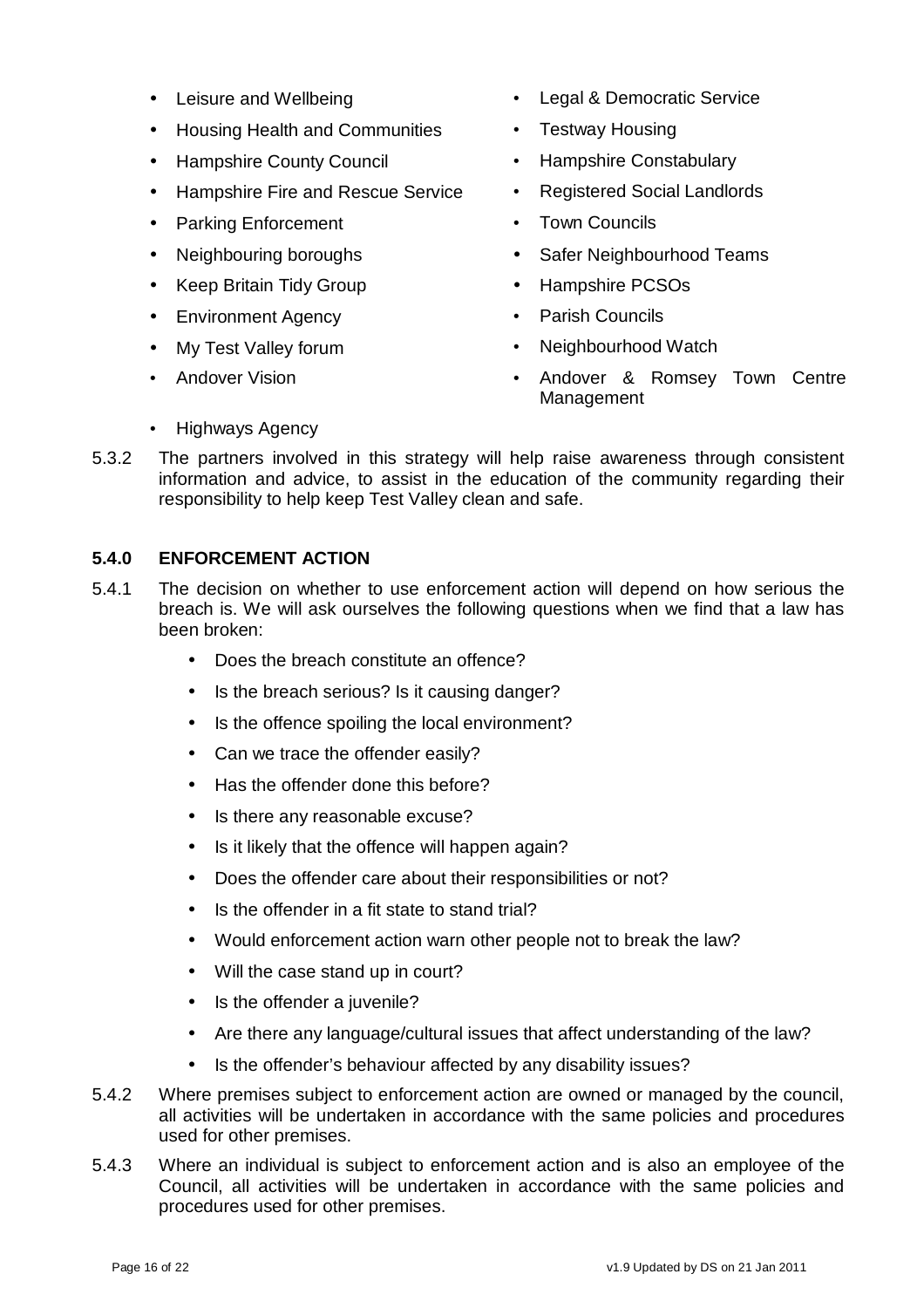#### **5.5.0 FIXED PENALTY NOTICES (FPNs)**

- 5.5.1 Many offences listed in this strategy can be dealt with through the use of FPNs. These will be issued when an authorised officer observes or has evidence that an offence has been committed. The FPN gives the alleged offender an opportunity to avoid prosecution by payment of the penalty. FPNs are, therefore, only issued where there is adequate evidence to support a prosecution if a notice is not paid.
- 5.5.2 Test Valley Borough Council offers a discount for early payment of a FPN where this is allowed in the legislation. The discount period runs for 7 working days from the date the notice was issued. The FPN must be paid within 14 working days of it being served. If the FPN is not paid the case will be considered for prosecution in a Magistrates Court.
- 5.5.3 TVBC will retain any funds accrued from the serving of FPNs. The use of FPNs is not intended to increase the Council's income. Any payments collected will be used to help offset the costs of the enforcement function by helping fund for example, relevant educational, operational, and publicity initiatives. FPN income in 2009-10 was £2,225.
- 5.5.4 The efficient use of FPNs improves the effectiveness of the enforcement process, resulting in officers being able to focus more detailed attention on more complex and involved cases.
- 5.5.5 The CNEA 2005 makes it an offence to fail to give a proper name and address to the authorised officer when requested to do so for the purposes of issuing an FPN. Where we successfully identify someone who has previously given us false details we will consider prosecuting them for this offence as well as the original matter.
- 5.5.6 Any information given to officers for the purpose of issuing FPNs is held securely and will be used only for council purposes. Information that was collected for one purpose may be used for another council purpose, unless there are legal restrictions preventing this. TVBC may share this information where necessary with other organisations, including (but not limited to) where it is appropriate to protect public funds and/or prevent fraud in line with the National Fraud Initiative guidelines.

Visit http://www.testvalley.gov.uk/default.aspx?page=4444 for more information.

#### **5.6.0 NOTICES**

- 5.6.1 Some offences require the serving of a formal Notice on individuals, businesses or other organisations requiring them to carry out specific legal requirements. Offences of this type include street litter control, litter clearing notices, waste receptacle notices, fly posting and graffiti removal.
- 5.6.2 The Notice will be sent by the relevant delegated officer and it will clearly explain what is wrong, what is required to put things right, how long is required to rectify and what the consequences are if the notice is not complied with.
- 5.6.3 Where legislation allows us to recover costs resulting from any action we undertake to remedy a notice, which has not been complied with in the proscribed timescale, we will do so accordingly
- 5.6.4 Where legislation gives us the power to prosecute individuals or organisations who fail to comply with a notice, we will consider taking such further action accordingly, unless the issuing of an FPN is appropriate and permissible in law.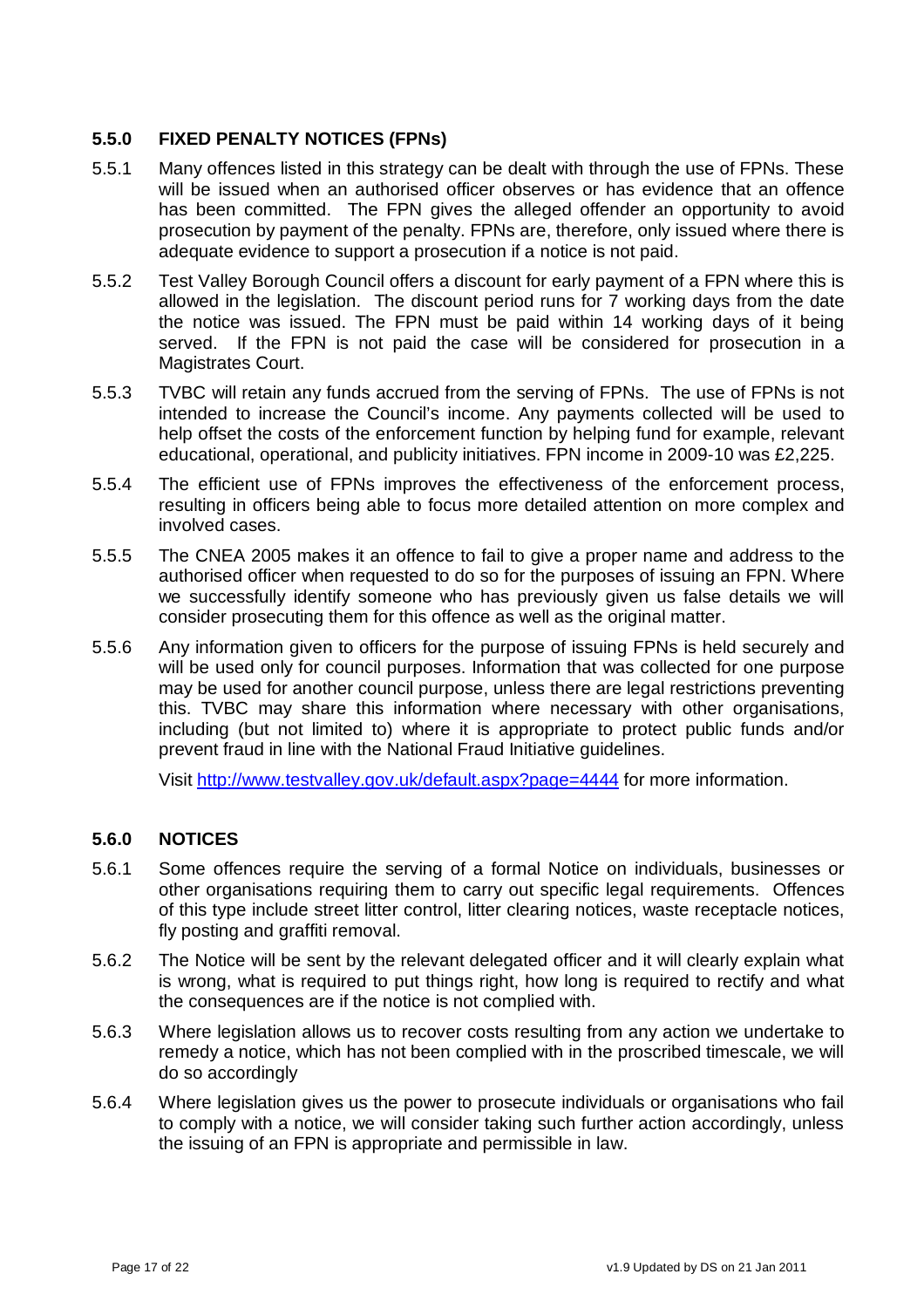#### **5.7.0 JUVENILES**

- 5.7.1 In law, an FPN can be issued to anyone over the age of 10. Test Valley Borough Council's duty under the Children Act 2004 requires that we discharge our functions with regard to the need to safeguard and uphold the welfare of children. With this in mind we will not issue FPNs to individuals under the age of 17.
- 5.7.2 Once an offence has been committed and the age of the offender has been ascertained officers are advised to use care and sensitivity when dealing with young people. For example with a dog fouling offence, where the person is young (16 years and under), the officer will give them a verbal warning and remind them of their responsibilities to control their dog and to pick up its fouling and ask will them to do so.

#### **5.8.0 PROSECUTION**

5.8.1 Where a decision to prosecute is made, this decision will be taken in accordance with the Code for Crown Prosecutors. This document details the public interest and evidential considerations when bringing proceedings. TVBC's Legal Services will provide advice where necessary and will initiate proceedings on our behalf. A full copy of the code is available from the Crown Prosecution Service http://www.cps.gov.uk/.

If it is in the public interest and appropriate, information concerning non-compliance will be shared with other enforcement agencies. Where this takes place, we will ensure that the Data Protection Act 1998 and Human Rights Act 1998 are observed.

5.8.2 Enforcement actions have to be taken in line with the Regulators' Compliance Code lays out the principles of good enforcement.

A full version of the Code is available from Environmental Service or by accessing the Government's Department for Business, Innovation and Skills website at http://www.berr.gov.uk/files/file45019.pdf

- 5.8.3 Environmental Service's officers work to the service's Customer Care Standards, which state that officers should:
	- Wear and show their official identification cards;
	- Ask permission before entering any property, where applicable;
	- Clearly explain the reason for the visit;
	- Keep appointments when made or explain to the customer any reasons for being late or having to cancel meetings;
	- Let the customer know what follow up action they can expect and by when;
	- Confirm all relevant information in writing.
- 5.8.4 In line with our Equality Plan 2010-2013 all officers are to ensure that they treat everyone, no matter what their age, religion, sex, disability, sexuality or ethnic background fairly and with respect; undertake regular training on diversity and equality issues and use non discriminatory practices when providing services.
- 5.8.5 The European Convention on Human Rights is incorporated into domestic law by virtue of the Human Rights Act 1998. Environmental Service recognises that the Act requires public authorities to operate in a way that is compatible with those rights, subject to occasions when interference is justified.
- 5.8.6 It is noted that the rights likely to be most affected by this strategy are those under Article 1 (right to peaceful enjoyment of property and possessions), Article 6 (the right to a fair trial) and Article 8 (respect of privacy and family life). We will at all times seek to strike a fair balance between the needs to protect the rights of residents, businesses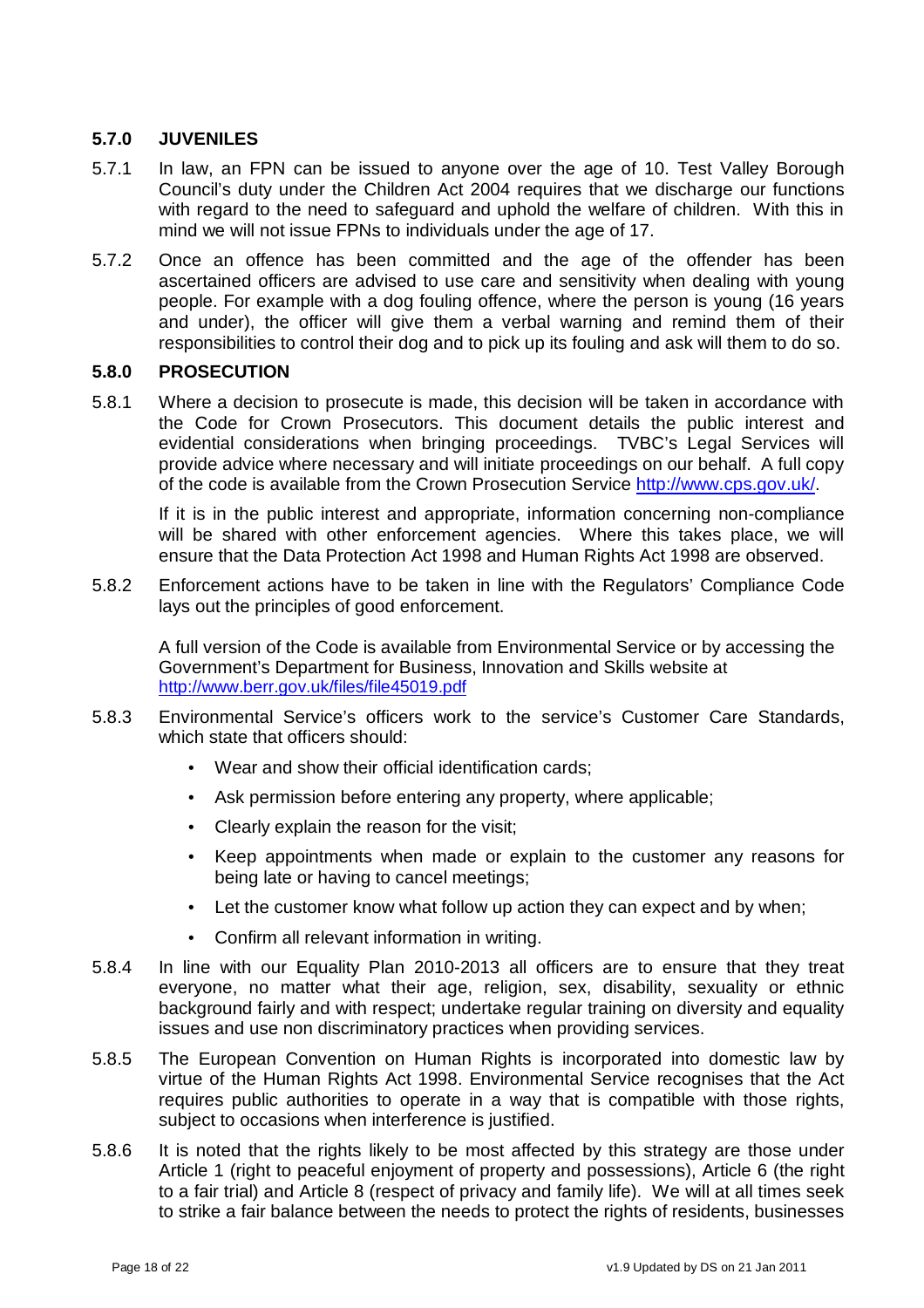and the public interest.

5.8.7 Investigations will be carried out in line with the Police and Criminal Evidence Act 1984 codes of practice and agreed procedures

#### **5.9.0 DELEGATIONS**

- 5.9.1 Guidance for as to when the above actions are appropriate for Environmental Service Enforcement Officers will be documented in our Enforcement Procedure Guide. All actions taken by officers will be monitored by their Managers to ensure that they have acted in accordance with this strategy.
- 5.9.2 Only officers authorised by the Council in the Constitutional Scheme of Delegations may undertake the enforcement duties delegated to them.
- 5.9.3 For the purposes of the Criminal Procedure and Investigations Act 1996, the designated Waste & Recycling Manager shall perform the function of Disclosure Officer.
- 5.9.4 For the purposes of the Regulations of Investigatory Powers Act 2000, a Corporate Director has the delegated authority to authorise surveillance operations.

#### **5.10 FPN APPEALS**

- 5.10.1 All appeals and supporting evidence must be provided in writing and will be acknowledged by Environmental Services in writing, providing a date by which the outcome is expected. If this date changes, the appellant will be informed in writing.
- 5.10.2 All appeals will be considered by a panel of three senior officers, one from Environmental Service and two from other council service areas with regulatory experience, such as Housing Health & Communities or Planning & Building Control. The officers from Environmental Service designated to act on the panel will be at business unit manager level or above. Usually the Street Scene Manager will act for the service, unless he has previously been involved with the enforcement case being considered
- 5.10.3 The panel members will review the case and propose their judgement. Where all three panel members agree the outcome there will be no need for them to meet. If the panel does not agree the outcome they will meet to discuss the case and will reach agreement. Where an outcome cannot be agreed the majority verdict will be accepted.
- 5.10.4 Appellants will be informed of the outcome of an appeal in writing as soon as a decision is reached and any remaining discount, at the time their appeal was received, will be honoured.
- 5.10.5 Every case will be considered on its own merits. The main area for consideration will be normally based on the individual's personal circumstances where a particular vulnerability has been identified. This would normally require a supporting statement from another agency. Economic hardship is not accepted as a defence in the relevant legislation, and the Council will not accept FPN payments in instalments.

#### **6.0 COMPLAINTS**

6.1 Anyone who is dissatisfied with enforcement actions that an Environmental Service Officer has taken will have their concerns investigated by the Street Scene Manager, or colleague of at least the same level. Initial complaints should be sent in writing to:

Street Scene Manager Environmental Service Unit 37 Macadam Way West Portway Andover **Hampshire**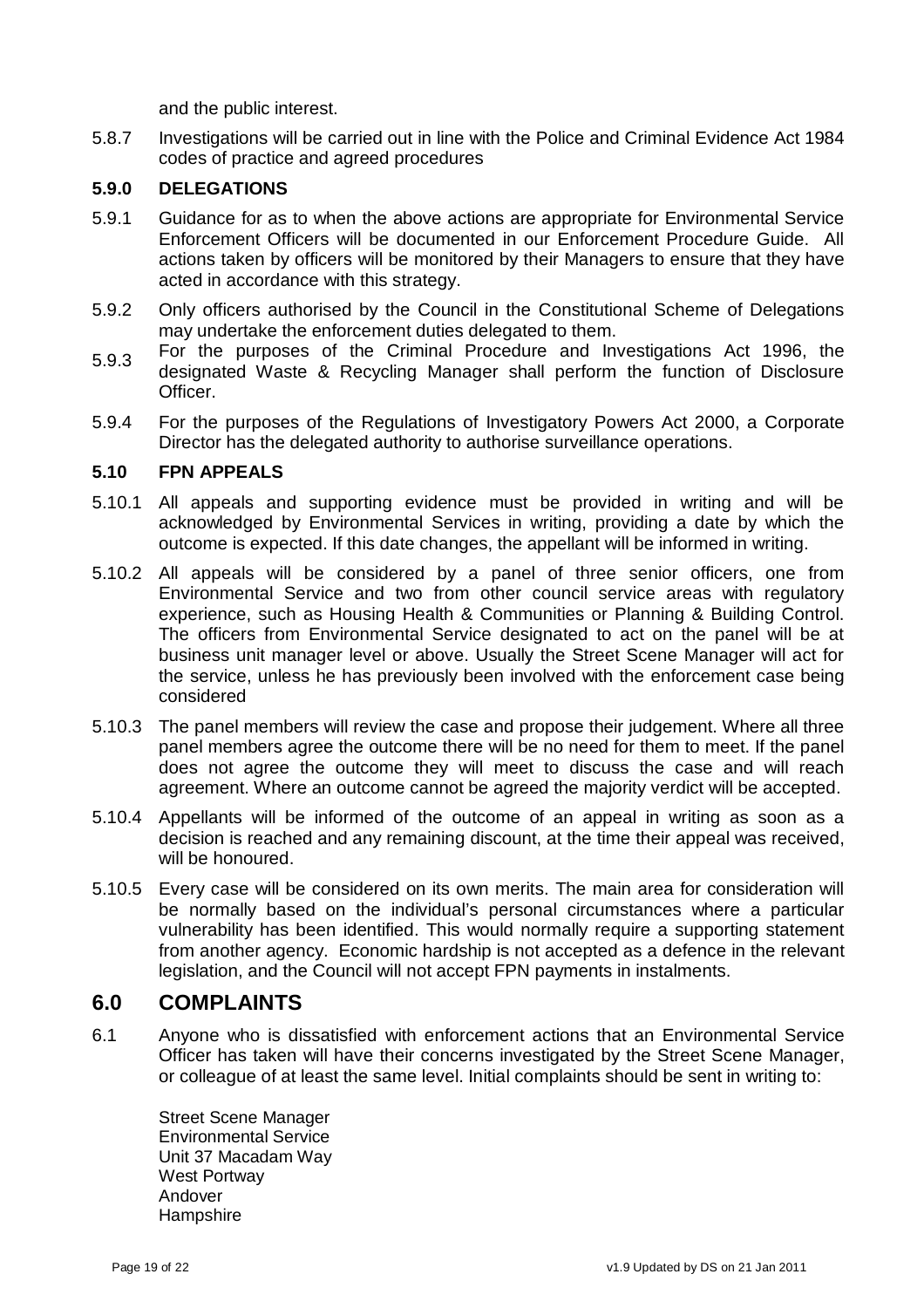SP10 3XW

Or

E-mail environmentalservice@testvalley.gov.uk

6.2 Environmental Service will follow TVBC complaints procedures to deal with complaints and send a full written reply within ten working days.

### **7.0 MONITORING AND MEASUREMENT**

- 7.1 This strategy's effectiveness will be reported on using a number of evaluation tools. This evaluation will highlight the successes of the strategy and also illustrate any gaps in the performance of the environmental enforcement function. These evaluation tools are listed below;
	- Improvements in National Indicator 195a, b, c and d scores
	- Reduction in the level of fly tipping as reported to the DEFRA Flycapture database;
	- Improvements in resident satisfaction relating to a clean Test Valley;
	- Reduction in levels of abandoned vehicles:
	- Review numbers of FPNs issued, cancelled and the subsequent payment rate
	- Review of complaints statistics

#### **8.0 EVALUATION AND REVIEW**

- 8.1 Environmental Service will undertake to regularly review progress and evaluate enforcement action against the above priority areas and their effectiveness in reducing the negative impacts on local environmental quality.
- 8.2 Our reviews will also seek to introduce where necessary any new powers granted to local authorities in managing local environmental quality. The outcomes for progress will be linked to Test Valley's local environmental quality survey results which tell us periodically how clean our street environment is and will help reset annual priority areas.

#### **8.1.0 OPENESS AND HELPFULNESS**

- 8.1.1 We aim to be open about the work we do and are available to provide general advice, deal with specific cases and investigate complaints. We view formal enforcement as a last resort and prefer to work with our clients to achieve compliance. If enforcement is undertaken then Environmental Service Officers will act as case officers and be a consistent point of contact during any formal enforcement action. We will provide translation and interpretation if English is not spoken or written by someone we deal with.
- 8.1.2 This is a public document. Further copies of this and other documents listed above can be obtained from:

 Environmental Service Unit 37 Macadam Way West Portway Andover Hampshire SP10 3XW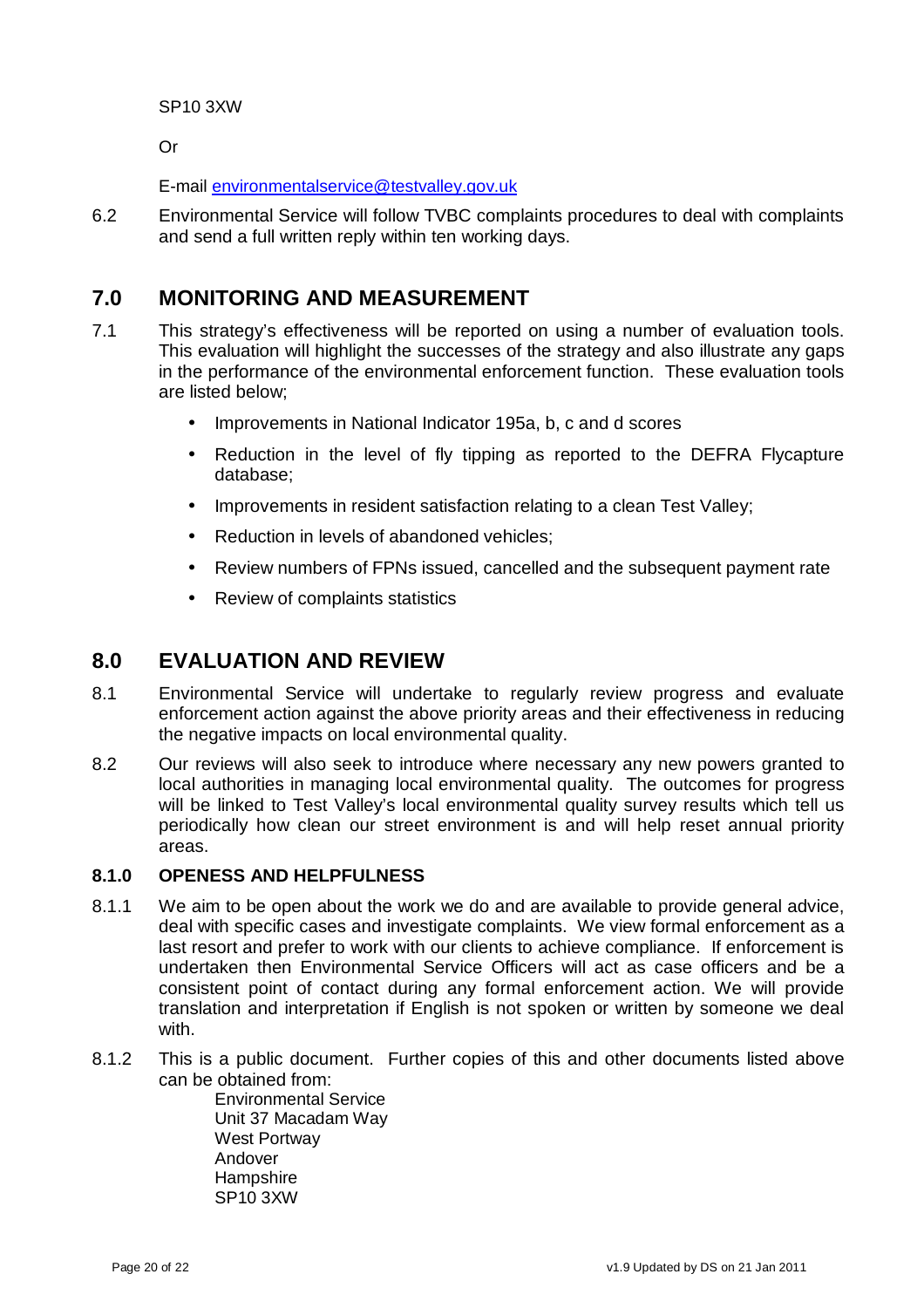Many of the documents can also be found on our website - www.testvalley.gov.uk.

- 8.1.3 This document is reviewed periodically and we would be pleased to receive any comments you have on it. Please send your comments in writing to the address shown above.
- 8.1.4 This document was updated on the **28 January 2011** and this document supersedes any earlier dated previous versions.